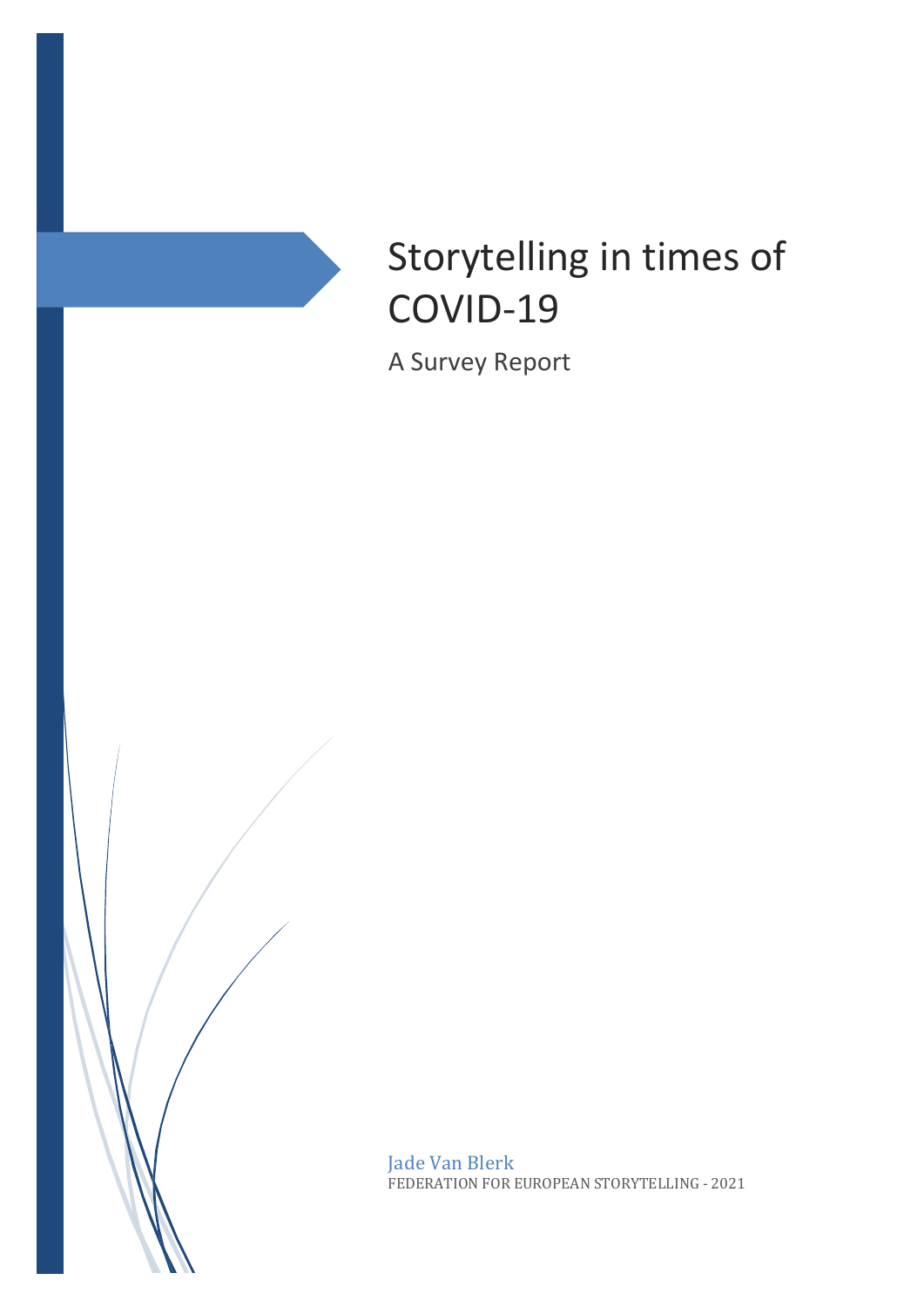# Table of Contents

| Introduction                                                                                                            | $\overline{2}$ |
|-------------------------------------------------------------------------------------------------------------------------|----------------|
| Where are the Survey Respondents From?                                                                                  | 3              |
| Occupation of Survey Respondents                                                                                        | 3              |
| How has COVID-19 affected your work?                                                                                    | 4              |
| How has COVID-19 changed the focus of storytelling work?                                                                | 5              |
| How have professionals adapted their traditional storytelling activities to digital platforms?                          | 6              |
| Which of these platforms are you working on?                                                                            | 8              |
| How long does it take for you to plan and produce your digital content?                                                 | 10             |
| How do you reach your audience/participants?                                                                            | 11             |
| How do you finance the digitising of your work?                                                                         | 11             |
| Do you cooperate with others during the digitisation of your work?                                                      | 12             |
| Can you tell us something about your participants/audience, like how many participated, what was<br>their reaction etc? | 13             |
| Discussions with Storytellers                                                                                           | 15             |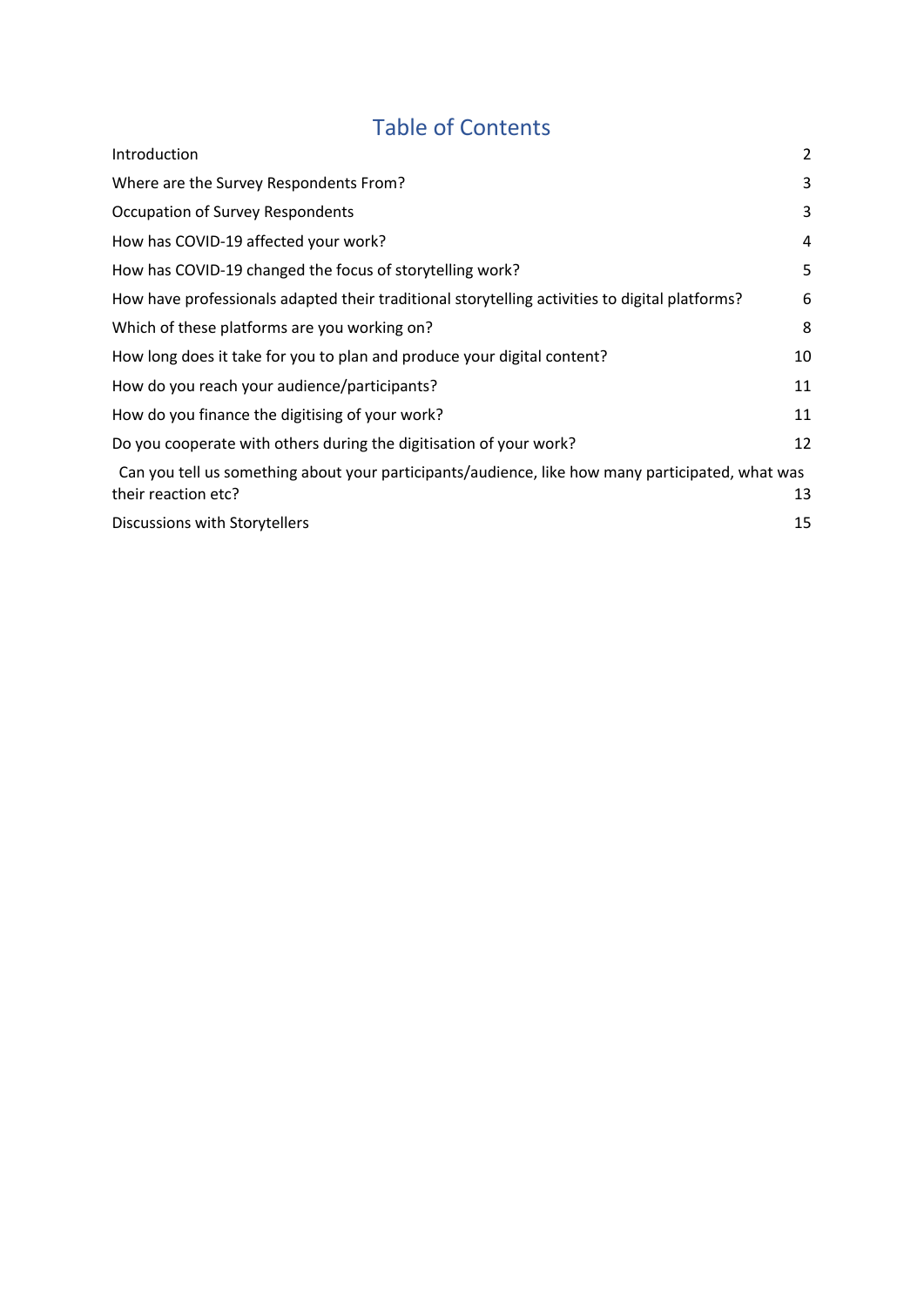### **Introduction**

The current global pandemic has placed the arts, culture, and storytelling sector - where human gathering and interaction are inherent to its practice - in crisis. National strategies put in place to fight the virus have demanded that these sectors be the first to close and the last to start back up. Without a clear end in sight and as we sit at the start of 2021, we have all attempted to adjust to the 'new normal' and tried to assemble something from the remnants of the plans, dreams, and intentions we had for the year passed.

There is, however, a glimmer of hope, light at the end of the tunnel or silver lining to this dark cloud. Many storytelling professionals and those making use of storytelling within their respective fields have begun to innovate and produce creative adaptations to their working methods.

The purpose of this report by the Federation of European Storytelling (FEST), is to provide insight into the impact that COVID-19 has had on the storytelling sector and those who work within it. Over a period of several months, FEST collected feedback from storytelling professionals by way of an online survey and face to face interviews.

What is evident from the feedback is that storytelling professionals have approached work during the pandemic in different ways. For some, the transition to online performance and activities was relatively smooth as they already had some experience of working in this way. Others approached the situation with a greater degree of apprehension but were eventually cajoled into taking part in online forums and projects. There are also many who have opted to wait out the pandemic and take time to focus on other projects or work. A key factor that influences the ability of storytelling professionals to invest time into successfully operating online, is funding and support for skills development from both private and public creative bodies and institutions. Without these, individuals operating within the sector face additional barriers to their creative work.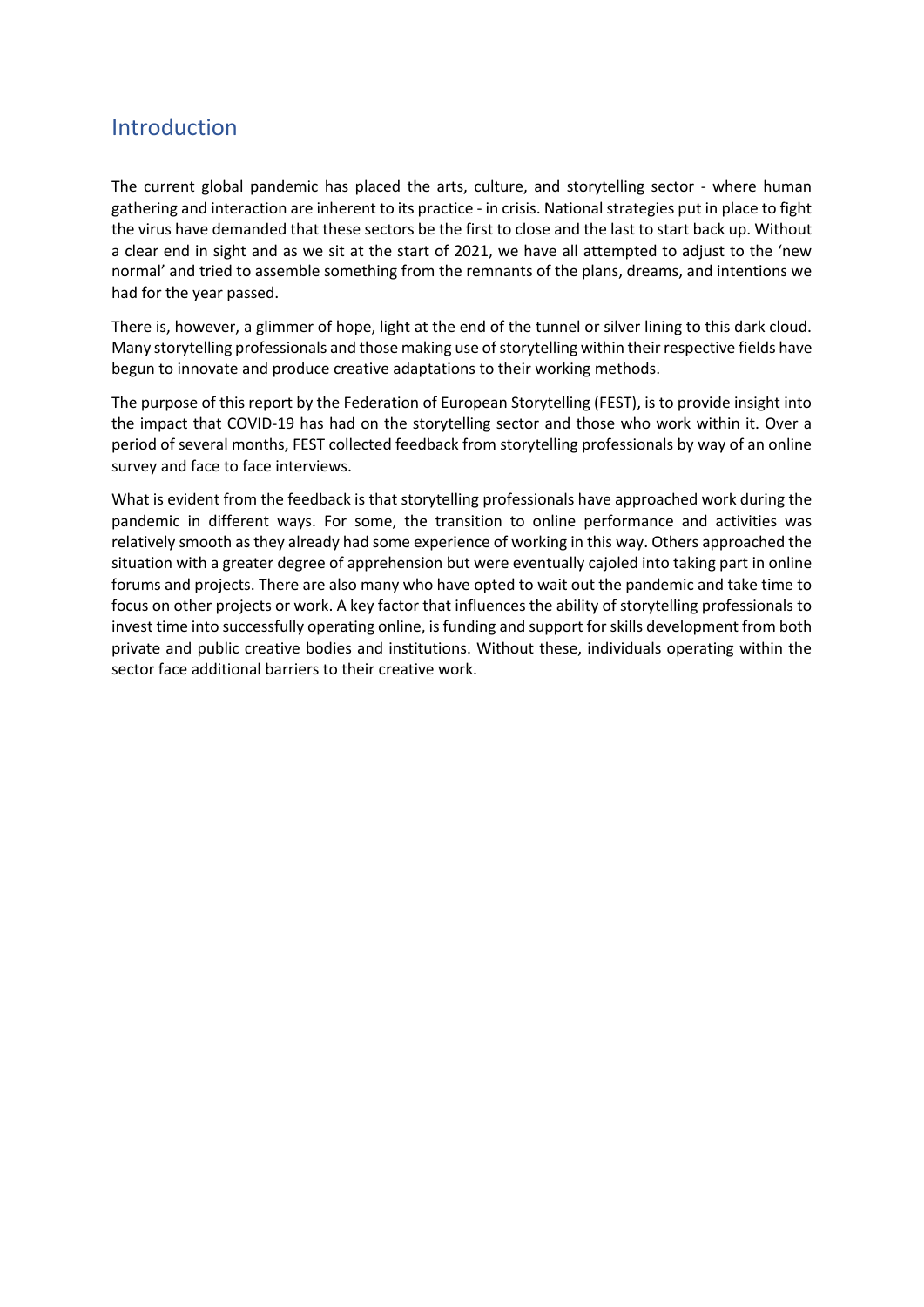### Where are the Survey Respondents From?

The FEST survey received a total of 81 responses from individuals located in 18 different countries including: India, Belgium, Germany, Norway, Ireland, Luxembourg, Lithuania, United Kingdom, Switzerland, France, The Netherlands, Italy, Greece, Denmark, Turkey, Sweden, Spain, Thailand and Austria. The UK, Germany and Denmark were the countries with the highest number of respondents, each contributing 26%, 15% and 14% of the total number.



*Figure 1 Location of Survey Respondents*

### Occupation of Survey Respondents

Survey respondents were asked to report what their occupations were. The categories provided included: 'Storyteller', 'Teacher in storytelling', and 'Organising of storytelling events'. The question allowed for multiple responses and a total of 155 were collected. 'Storyteller' made up 44% of responses followed by 'Organising storytelling events' (23%), 'Teacher in storytelling' (20%) and 'Other' (13%). Other types of occupations reported included: companionship leader for young storytellers, researcher, producer, digital content creator for storytelling organisations, oral interpretive reading teacher and author.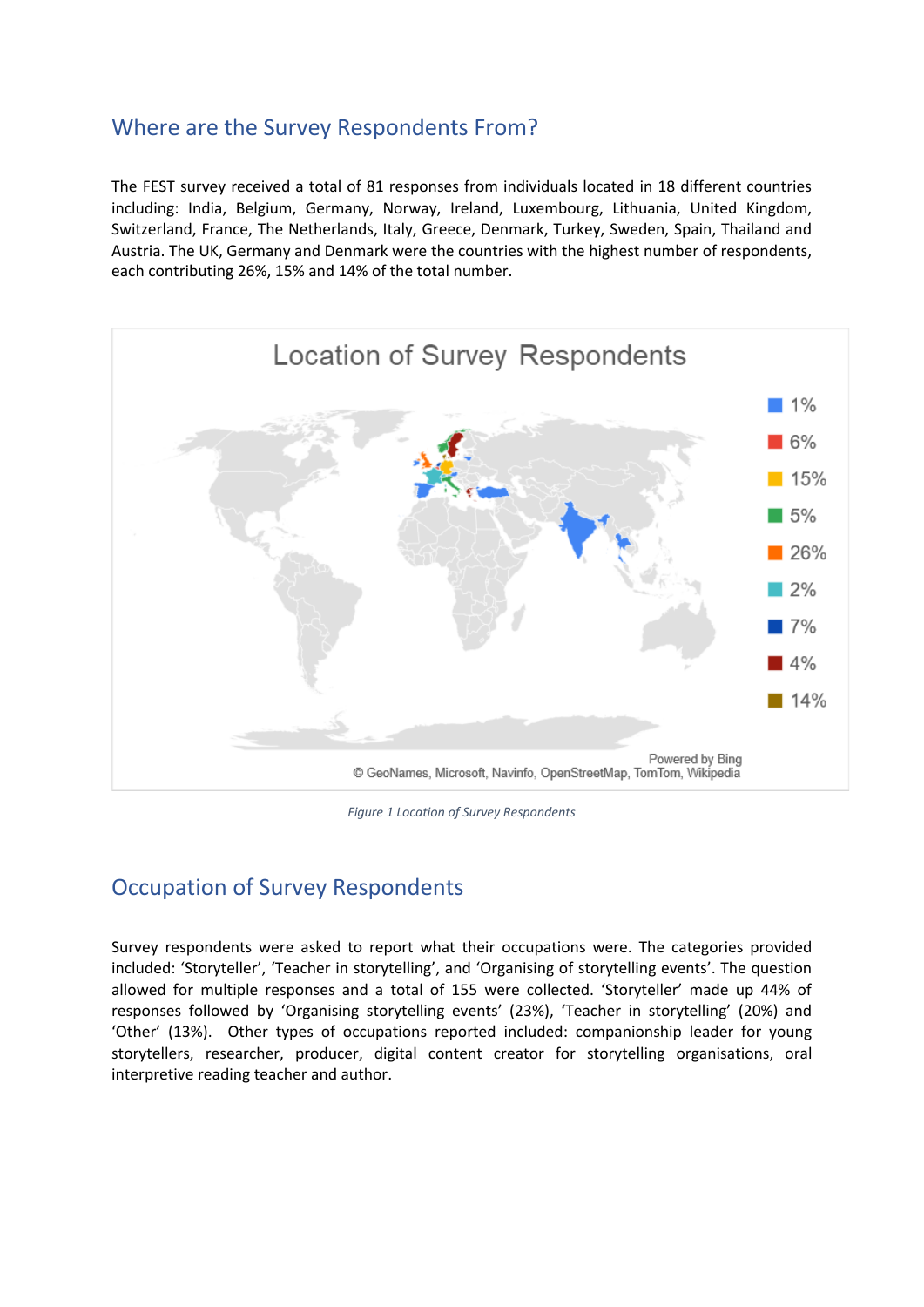

*Figure 2 Professional Occupations of Respondents*

### How has COVID-19 affected your work?

Respondents were asked to report on how COVID-19 had affected their work by selecting one of the following options: 'all my teaching has been cancelled', 'all my storytelling performances have been cancelled', 'all organising of storytelling events has been cancelled' and 'other'. The question allowed for multiple selections and a total of 148 answers were collected. 'All my storytelling performances have been cancelled' was the common selection making up 42% of the total. 'All storytelling events have been cancelled' was the next most popular choice and made up 26%. 'All my teaching has been cancelled' and 'other' made up 18% and 16% of the total.

Respondents were also provided with the option to add further details about the impact that COVID-19 has had on their profession. Some reported that they were able to easily shift their work online by organising storytelling events in the form of webinars and online performances. Some storytelling professionals working in education as well as mental health and wellness have been able to transition to online classes and sessions.

In some cases, storytelling events and/or classes have not been cancelled but rather postponed which has left many in a state of limbo. A handful of respondents reported that some grants for projects have still been paid out so that preparations for planned events can continue in the hope that they will go ahead in the future. The financial impact has also been severe with some reporting that they have lost their businesses, client relationships and are in financial ruin.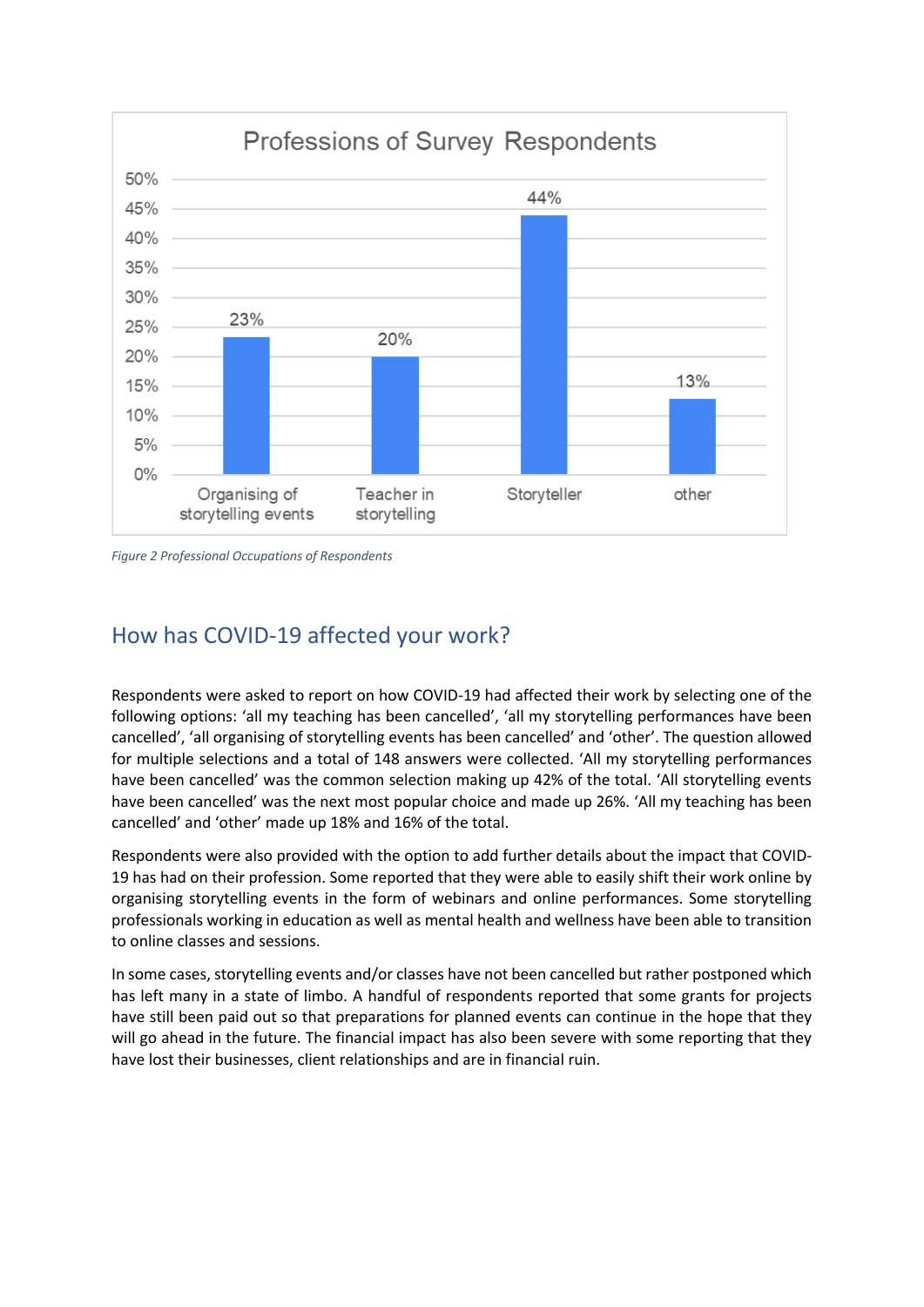

*Figure 3 Impact of COVID-19 on the work of storytelling professionals*

# How has COVID-19 changed the focus of storytelling work?

Respondents were asked to describe and provide details of how the COVID-19 pandemic had changed the focus of their work. Many reported that they are essentially 'on hold' as their projects, performances and events have been postponed until further notice. This pause has allowed for some to get up to date with admin, focus on other career prospects, or plan the next steps for their storytelling work post-pandemic. In addition to this, some have shifted their focus to personal and professional writing projects.

Others have adapted their working style and shifted to online working. This has involved research and learning for those who may have previously worked in a strictly live off-line format. One respondent described experimenting with a loop station for audio-storytelling. Others have participated in online teaching, hosting, performances, and discussions using available platforms such as Zoom and Skype.

An online storytelling project that has emerged from enforced quarantine of COVID-19 is *Quarantine Stories – Fight Fear with Culture<sup>1</sup>* , produced by Compagnia Raccontamiunastoria2 (Italy) and TSC – The Storytelling Company<sup>3</sup> (U.A.E). "Quarantine Stories" is described as a 'reaction to the present time and an act of free art and resilience' by professional storytellers impacted by the pandemic. The purpose of the project is to promote hope by following the footsteps of greats such as Giovanni Boccaccio, Shakespeare and Caravaggio who continued to create art during dark and difficult times.

Some respondents have conceded that COVID-19 has sped up the digitisation of the storytelling field as many have been left with no option but to move online. There are a number of online events

<sup>1</sup> Quarantine Stories – Fight Fear with Culture: https://fest-network.eu/quarantine-stories-fight-fearwith-culture/

<sup>2</sup> Compagnia Raccontamiunastoria:  $\frac{http://www.raccontaminunastoria.com/italiano-home.html}{\text{The Stentelling Common with } (measobosles.com/totallinedubis/moste/EA262E00644742})$ 

<sup>3</sup> The Storytelling Company: https://m.facebook.com/storytellingdubai/posts/542635696447438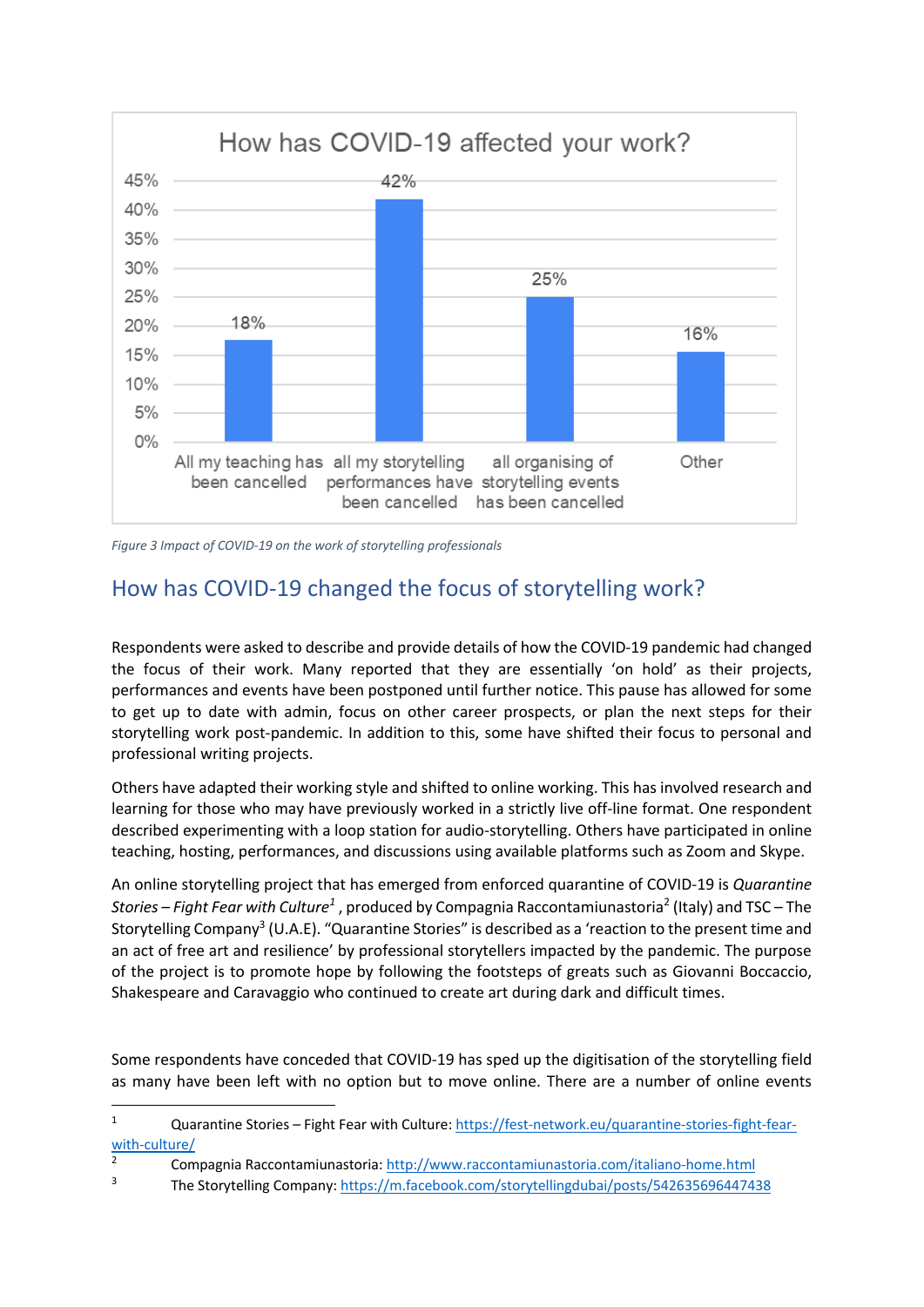occurring now which was not the case prior to the pandemic. Individuals, companies, and organisations have been forced to assess, build, and improve their online presence and capabilities. The new storytelling landscape (temporary or otherwise) has prompted professionals accustomed to live telling to get to grips with performing on camera and operating technical equipment. Some report that the changes have been positive as more online events allow for greater dialogue and interaction with peers around the world. For some, the online space is a woefully inadequate substitute for face to face and live work. Instead, they choose to plan and regroup whilst waiting for restrictions to be lifted.

# How have professionals adapted their traditional storytelling activities to digital platforms?

A total of 137 answers were collected in response to the question of if and how storytelling professionals had adapted their work for digital platforms. As with previous questions, multiple responses were available. Making videos to be disseminated to audiences was selected the highest number of times (22%). "Other" was the next most popular choice making up 17% of the total number of responses. Some of the activities described by respondents which fall into this category include teaching online, live Zoom calls with multiple visitors, producing work on SoundCloud, recording sound files for kindergartens and e-mail storytelling.

The next most common selections were "arranging closed group events through different platforms", not using digital media, streaming live performances, making webinars, and making podcasts.



*Figure 4 Digital storytelling activities*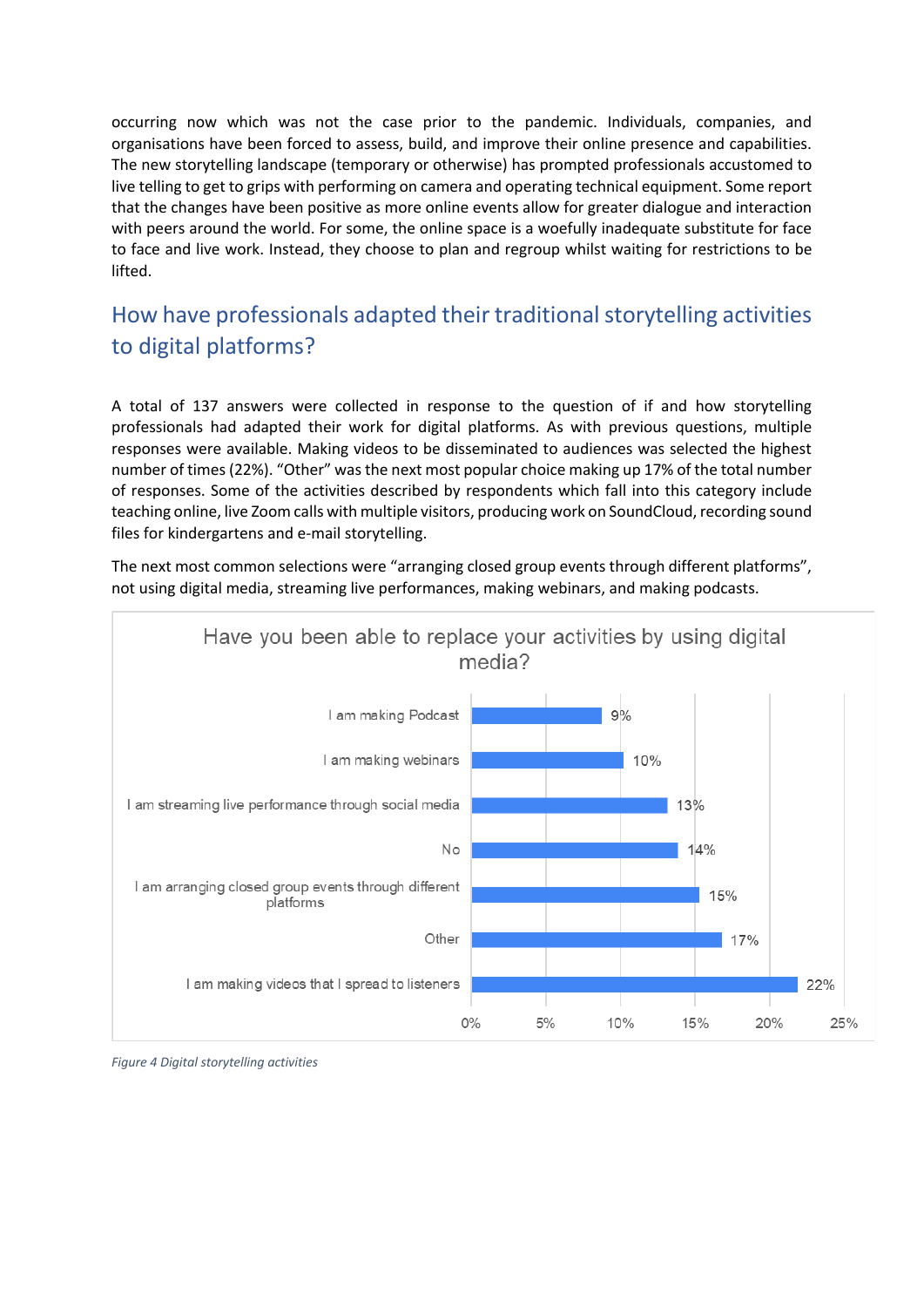The respondents that reported using digital media to replace their activities provided a wide range of information about their new work approaches. One respondent described storytelling via webinar for both performance and teaching purposes. Stop-motion films, collage and audio-tutorials are some of the methods that the respondent has adapted. They are experimenting further to "create a new aesthetic that would create an atmosphere comparable to live-storytelling".

To allow listeners on digital platforms to still have the chance to create their own story worlds, one storyteller mentioned that they worked without video and instead concentrated on voice. This approach was described as particularly useful for children as it limits their screen time. Others have organised events called 'Story Slam's' which are live storytelling competitions where the participants do not previously prepare.

Another respondent has established "FIABE IN DIRETTA" (Live folktales) which streams live on the Facebook page "La Cantastorie"<sup>4</sup> (which boasts a following of 3666) from Monday to Friday. Having started on 25 February 2020, the project has managed to establish a strong and active community. Others have worked with the National Story Network<sup>5</sup> (NSN) in the USA to develop and organise their web presence. Virtual storytelling is reportedly well developed in the USA due to the long distances storytelling professionals would have to cover when travelling for work and events even prior to the pandemic.

A few respondents reported carrying out online events and performances but cited income generation as a major issue. Some feel that they cannot ask their audiences to pay the same for a virtual experience that they would for a live one. This is based on the idea and assumption that online offerings are – for the moment at least – not on par with traditional live and face to face sessions. There is acknowledgement that the current pandemic has had a negative economic impact on the clients of storytelling professionals as well. This poses an additional barrier to income generation.

Others have opted to wait out the pandemic and look forward to when they can be reunited with their live audiences. The primary reason for this is that many feel that storytelling via digital methods and platforms will never be able to replace the vibe and energy of interacting with a live audience. An additional concern raised, was whether quality online storytelling products could realistically be produced by individuals not acquainted with digital tools and methods. Depending on the complexity of the online storytelling project or activity, a fair amount of time and resources would need to be expended by storytelling professionals to enable them to create their own digital outputs. Finding the time, finances, and knowledge resources to begin this process may prove to be a daunting task for many. The potential proliferation of low-quality digital storytelling products due to poor production, is viewed by some as a threat to the profession.

Some respondents reported that working with unstable internet connections, and poor sound and video quality has been exhausting. Issues such as time lags can derail the narrative thus negatively impacting the storytelling process. This has reduced enthusiasm for working online. Those who have begrudgingly switched to working online, view it as a temporary solution to a problem with an end in sight. Some storytellers are able to take time out during this period to reflect, study and prepare for the lifting of restrictions.

<sup>4</sup> La Cantastorie: https://www.facebook.com/martinacantastorie/ website: https://lacantastorie.com/<br>5 National Story Network: https://storynet.org/about-psp/

National Story Network: https://storynet.org/about-nsn/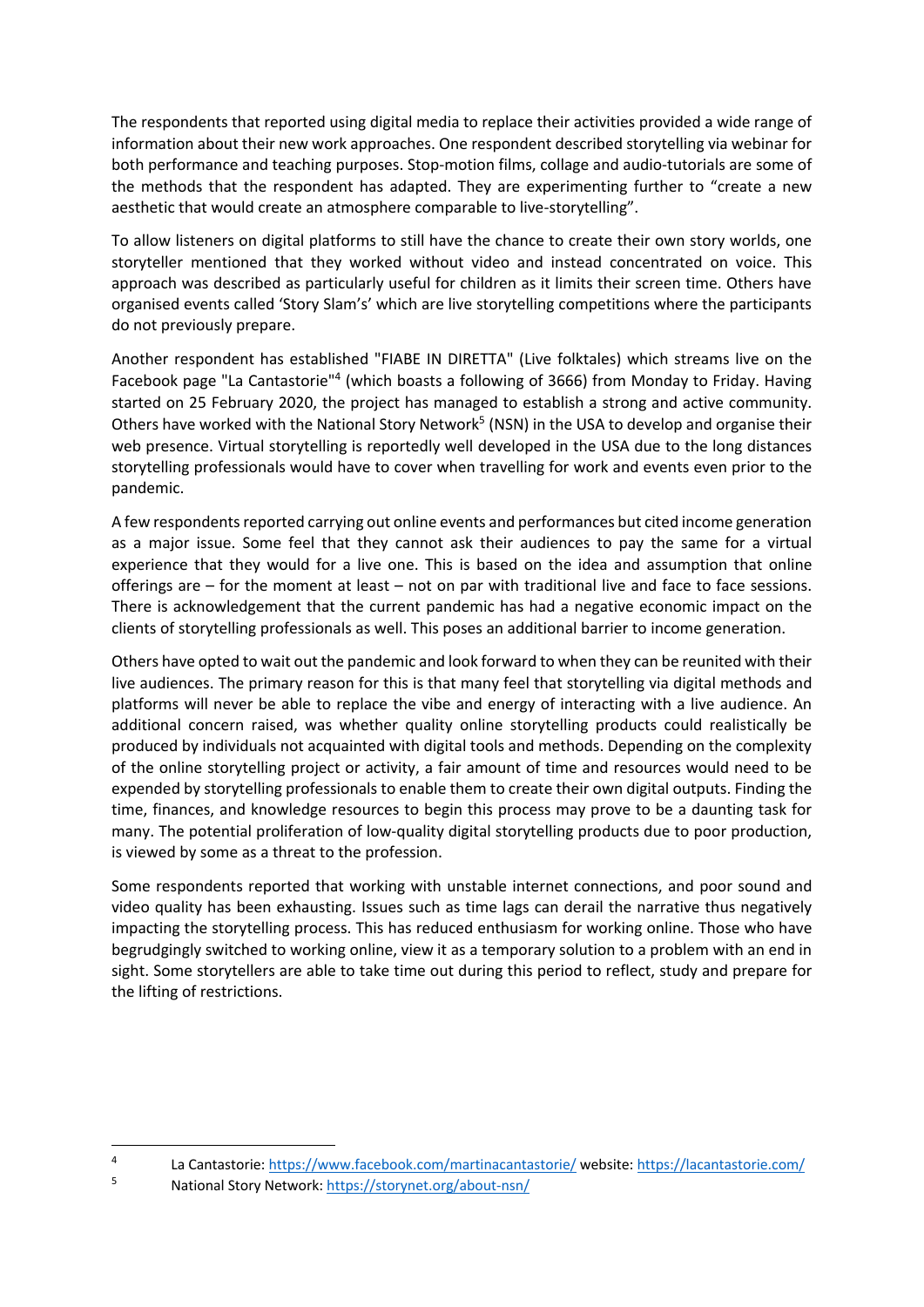### Which of these platforms are you working on?

Survey respondents were asked to provide details of the digital platforms that they currently make use of. A total of 216 responses were generated with respondents able to make multiple selections from the ten options displayed in Figure 5. Zoom - the video conferencing platform that allows for one-to-one chat sessions, group calls, training sessions, webinars, and global video meetings for up to 1000 participants with up to 49 on screen videos – was the most popular selection (25%). Facebook was the second most popular platform (22%) followed by YouTube, Instagram and Skype with 16%, 9% and 8% respectively.

"Other" made up 6% of selections and included the following platforms:

- Linkedin
- Webinargeek
- Jitsi Meet
- Google Hangout
- Zoho
- Microsoft Teams
- Anchor
- Thinkfic
- Garage Band
- Messenger
- $Mp3$
- Blogs and Radio

Twitter, vimeo, SoudCloud, "none" and Acast were the next most selected options.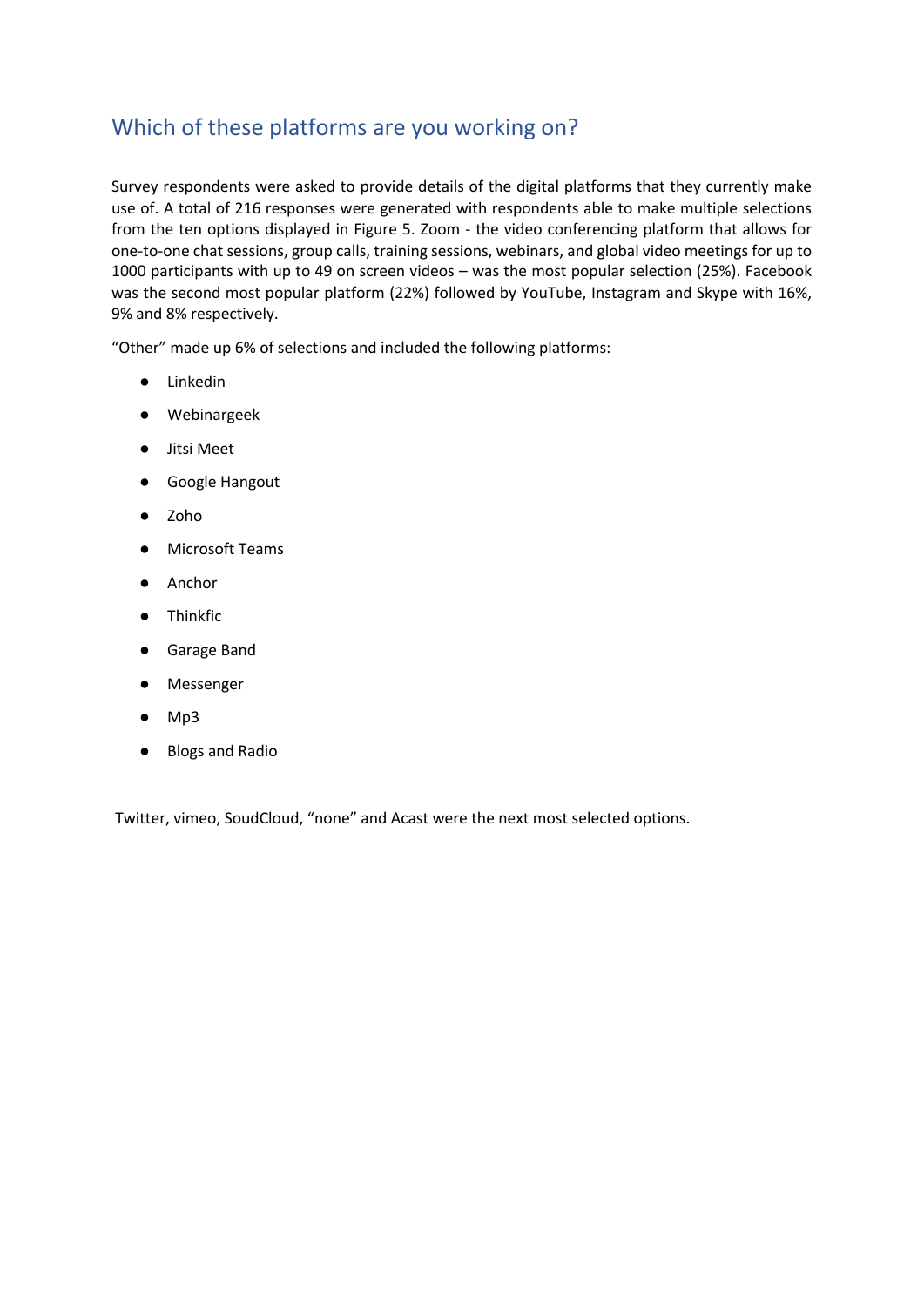

*Figure 5 Preferred digital platforms.*

# What kind of tools do you use?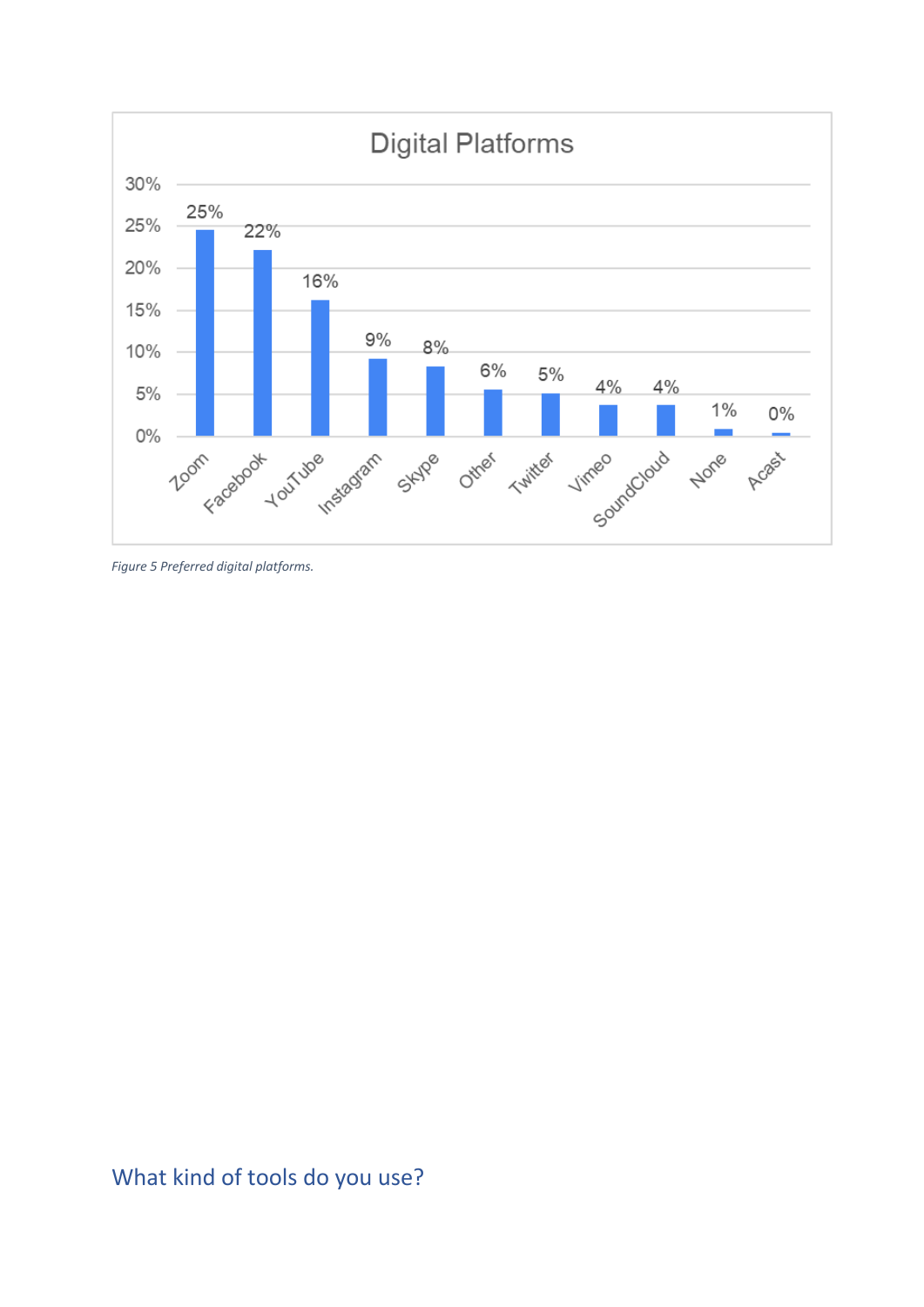In terms of content production tools, the smartphone proved to be the most popular option making up 29% of a total of 170 responses. This was followed by "Other" which made up 18% of responses and included PC's, Mac computers, iPad's, and microphones. Video camera and editing tools were the next most selected followed by sound recorder and editing tools.



*Figure 6 Preferred content production tools*

# How long does it take for you to plan and produce your digital content?

Respondents were asked to provide details of how long it took them to produce online content. The content produced by storytelling professionals comes in multiple forms and can be pre-recorded or live. Therefore, the time it takes to complete this process will vary and likely include preparation (pre and post production) as well as the performance or activity itself.

Some of the types of content included: online seminars, podcasts, videos, classes, and live streams. The shortest productions were 15-20 minutes while the longest ranged from 5 days to a couple of months. One respondent commented that they usually took two months to produce and deliver a seminar. This included learning the tools needed and experimenting with different types of media formats. Others reported producing several story segments each lasting 5 – 8 minutes. It is acknowledged across the board that shorter sessions are preferable as it is difficult for audiences to concentrate on a screen for more than 30 minutes. In addition to this, live performances or classes done via streaming or video call are reported to be more difficult and intensive than when done in person. Interactive events can be slightly longer.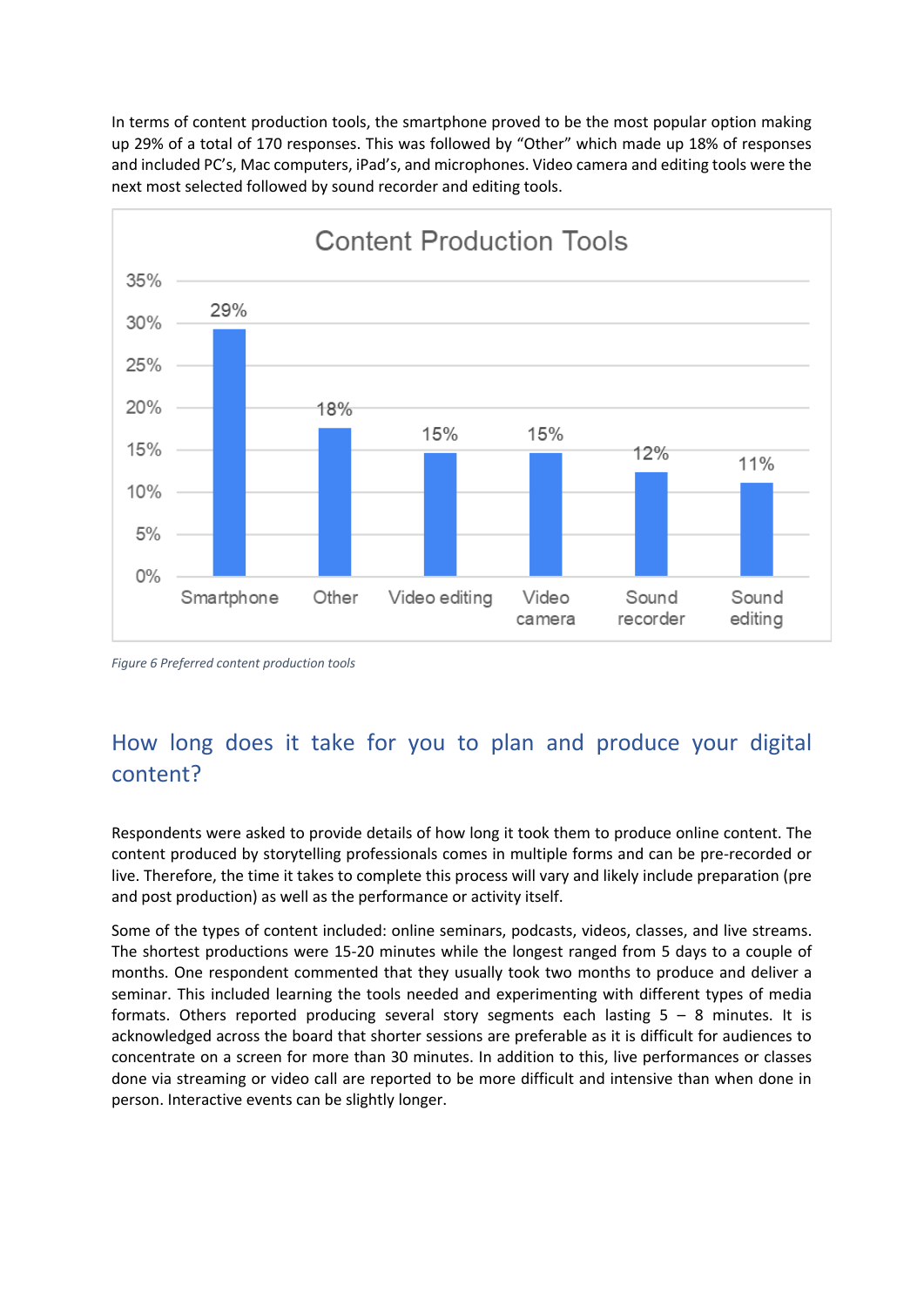A respondent who was involved in the Beyond the Border International Storytelling Festival<sup>6</sup> reported that 5 weeks of Storytelling Friday events, a mix of short videos (2 mins max) and a live stream (10 mins) were produced online. They are currently hosting a series of webinars (1 hour each) and have further plans in the pipeline. Adverse Camber Productions<sup>7</sup> has plans for a short series of online animated videos and story sharing. The delivery of these will be dependent on funding and delivered in short format.

### How do you reach your audience/participants?

Social Media was chosen as the most popular/widely used medium for reaching target audiences. Respondents selected "Other" as the second most popular choice, some communications utilised include: E-Mails, magazine articles, newsletters, in-person (socially distanced) meetings, membership of organisations, charities, personal connections, churches, phone calls, WhatsApp, websites and word of mouth. The third option, "Newsletter" made up 24% of the total number of responses (139).



*Figure 7 How audiences are reached*

# How do you finance the digitising of your work?

The economic impact of the COVID-19 pandemic has been felt across multiple sectors of society, particularly the arts. When asked how storytelling professionals have been financing their digital/online work, the option "I do it for free" made up 42% of the 114 responses. The next most popular responses were "An organisation pays for me" and "Other" which each made up 18% of the total. Receiving a grant, voluntary audience payments, and participation fees made up 9%, 8% and 5% of responses, respectively.

 $^{6}$  Beyond the Border:  $\frac{https://beyondtheborder.com/}{https://beyondtheborder.com/})$ 

Adverse Camber Productions: https://www.adversecamber.org/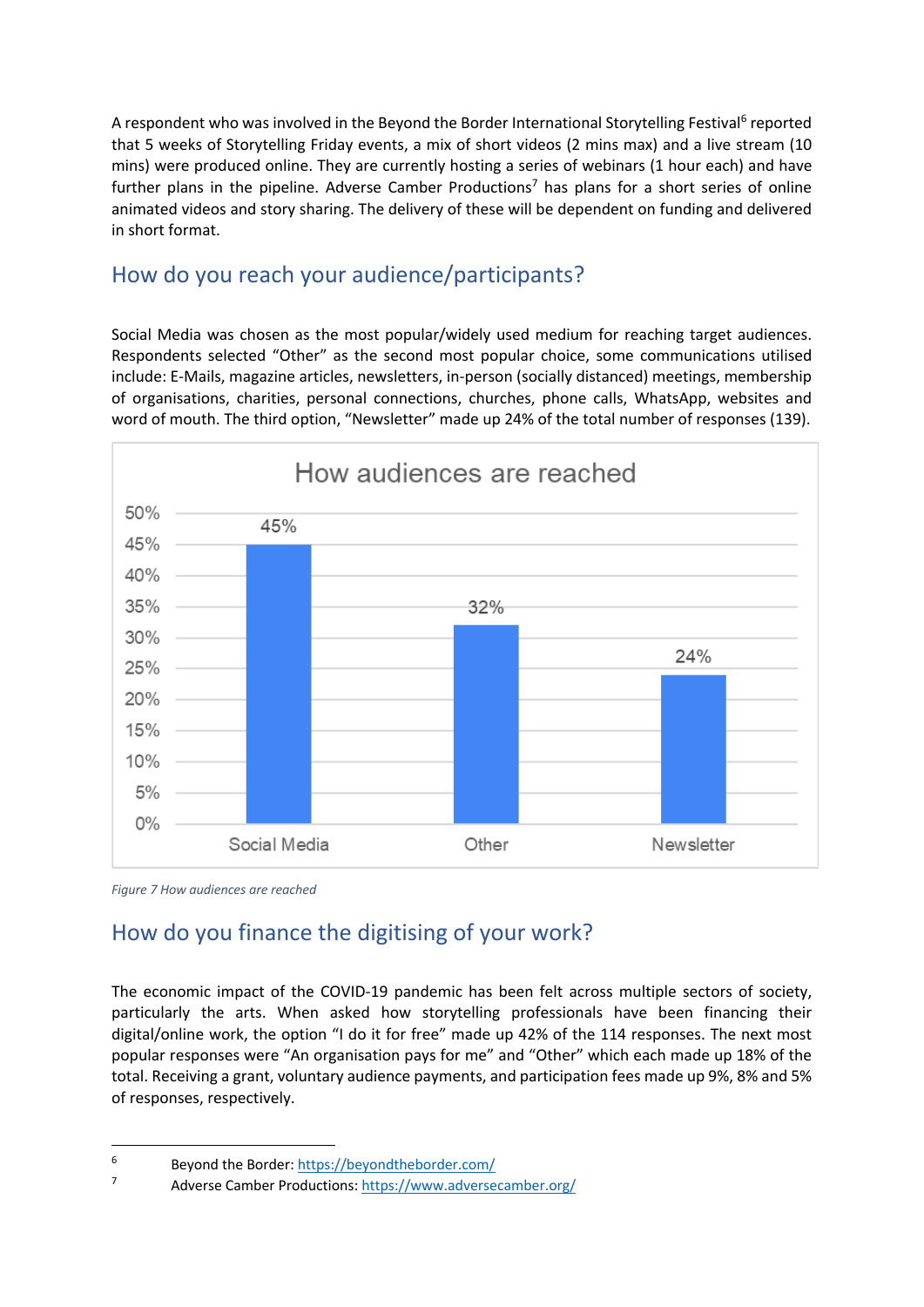The comments collected from those who selected "Other" alluded to selling digital work, using personal savings or not being able to generate income at all. This is particularly true for storytelling professionals living in countries which offer limited support from the government or organisations for the arts.



*Figure 8 Financing the digitisation of work.*

# Do you cooperate with others during the digitisation of your work?

Working alone to digitise one's work was the most common response (29%), this was followed by working with other storytellers (23%), working within an organisation (16%), other unlisted options (11%) and employing professional help (8%). The comments collected from responses that selected "Other" primarily stated that no digital work – collaborative or otherwise – was taking place.

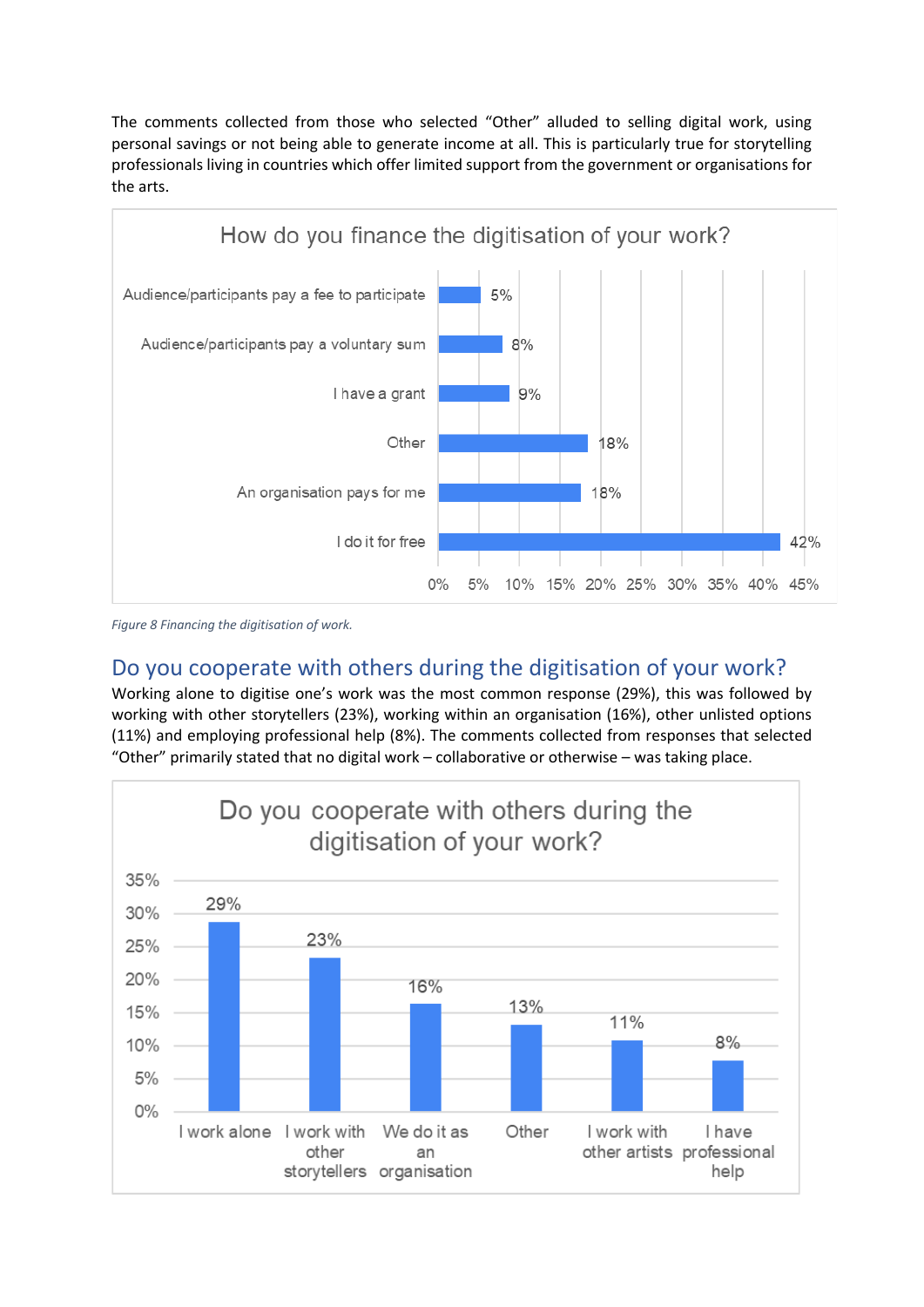### Can you tell us something about your participants/audience, like how many participated, what was their reaction etc? **Seminars and Webinars**

*"In my seminar/webinar there are 17 participants. They are very cooperative; they liked the tutorials I designed. But the webinar is still going on, so I am curious to get their final feedback in the end".*

*"Public events have gathered 50 participants in both webinars. The audience was bloggers/vloggers/influencers, marketing, sales communications are PR experts".*

#### **Social Media**

*"Good comments on Facebook, increased volume of listeners than prior to Corona".*

*"I do not get any direct reaction, but a few people commented positively on my Facebook posts. (which I use to direct potential listeners to the radio channel)".*

*"When I put teasers on Facebook, sometimes the teaser is being seen by more than 10000 people. But the actual films - I seldom get feedback, it is teachers and students".*

*"The reactions of the people who received the link per WhatsApp were full of gratitude and appreciation. We received more positive comments shared personally, and a few on social media. The views on YouTube are many for some podcasts or videos (100-300) but others are few or little (7-70). The material for which the artists herself did a promotion "friend to friend" are the ones with the higher views, the material lacking this isn't so viewed".*

*"The show I shared on Facebook have had more than 1000 showings, and the reactions were great".*

*"It is vastly different, My LIVE storytelling hour, I have 150 followers, who regularly participate in my two weekly programmes. My stories at YouTube and storybox.dk has been visited by a few hundred which is rather much compared to my small mother tongue Danish".*

*"The live streams had 25-50 people, while the posts on videos on Facebook had up to 700 views. When the lockdown started in Greece the reception was enthusiastic. People were anxious to do things. Now, it has winded down a lot".*

#### **Storytelling Groups and Meetups**

*"We have around 15 participants in internal SMK storytelling group meet-ups. These are practicing storytellers, writers as well as marketing and communications experts practicing storytelling".*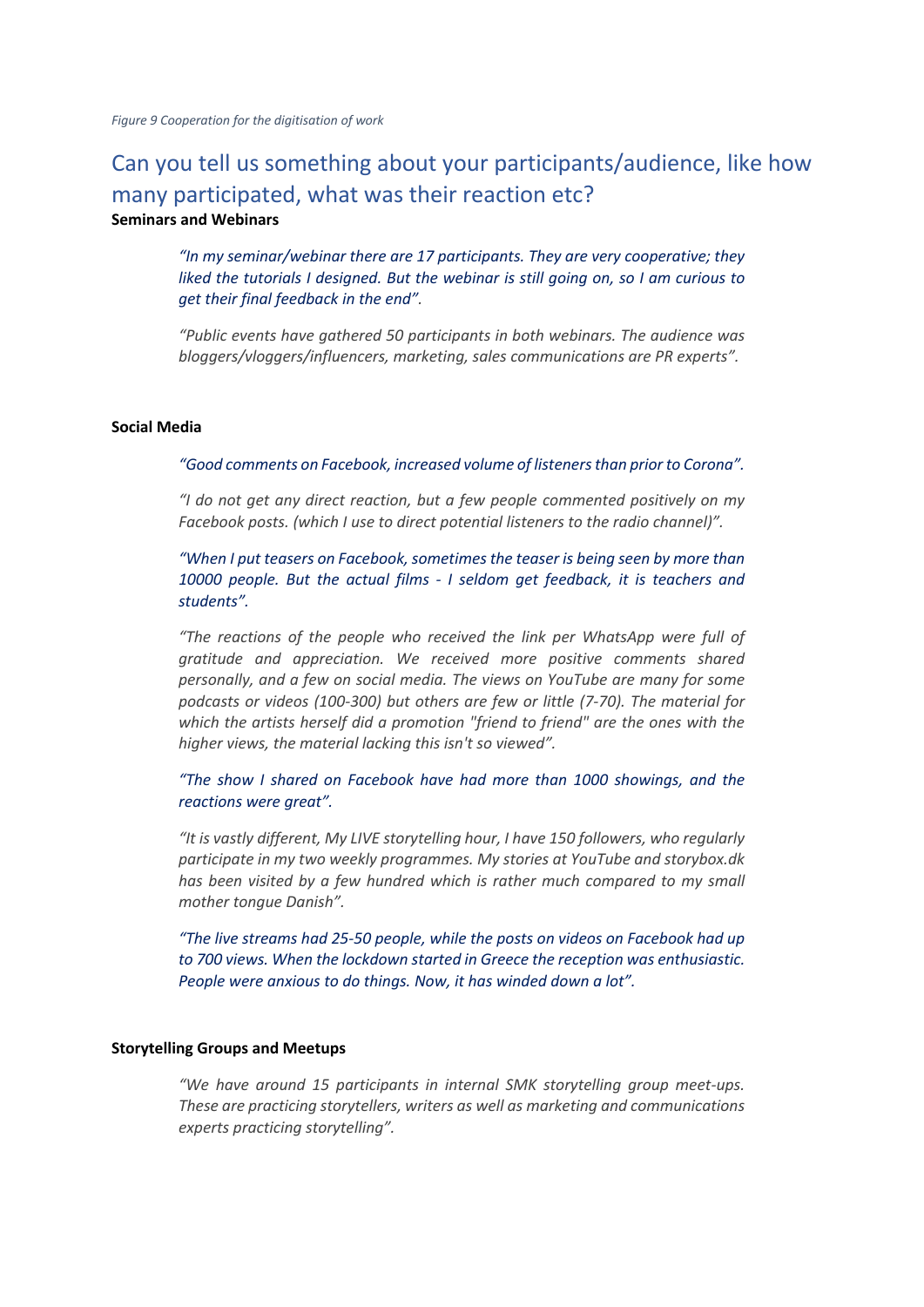*"my local events are replicated on zoom and only advertised to the usual email list - keeping it local. That has about 8 people on average (my usual live event will have 8- 20 people - access to technology that stops people. I also run an open to everyone event which has a mix of people and gets about 14 randomly across the country".*

*"I host a weekly zoom session with up to 50 listeners and encourage contributions of stories, music, and song - free!"*

*"18 max for story circle, very positive, most return monthly but free event".*

*"Reactions to my story-calls (Stories as a gift are 100 % positive - people are very happy to get story-calls. Also, the storytelling's via zoom - for schoolkids in Canada and India work very well. Kids enjoy the stories via video-call".*

#### **Storytelling Performance**

*"We had about 100 participants, many from outside our local region Berlin. We asked participants to have their cameras on because we find it more engaging. 80% had their cameras on. People seemed very eager to connect the first time, at the beginning of the Corona crisis. As time goes by, people do not seem as ""excited"" as the first time".*

*"Storytellers are not as prepared as they seem to be on stage. The stories are more informal, enjoyable, but not always on the level we need them to be for our radio show broadcast".*

*"FIABE IN DIRETTA was met with unexpected enthusiasm by the audience and my Facebook page started growing almost immediately (I just achieved 3000 likes almost from scratch). Children love to interact through comments and were able to engage in 30 minutes storytelling sessions through live broadcasting. This was astonishing to me. People write me every day and share a lot of passion and curiosity for all the folktales I collect and tell".*

*"I have an audience of 30 persons, there are some who don't want to miss a single Sunday and others who don't show up every time. The feedback is really nice. Some asked me to continue after lockdown".*

#### *"In the low 20s".*

*"Many really enjoyed it and I saw the following advantages: as a listener you can stay at home/ you can hear only one story and then think about it/ you can hear stories more often/ people from various places can participate even if they are geographically spread out".*

*"I host a weekly session through zoom with 60-80 participants each week and host events - 89 last week for Daniel Morden concert".*

*"Participants are generally low, with minimal involvement".*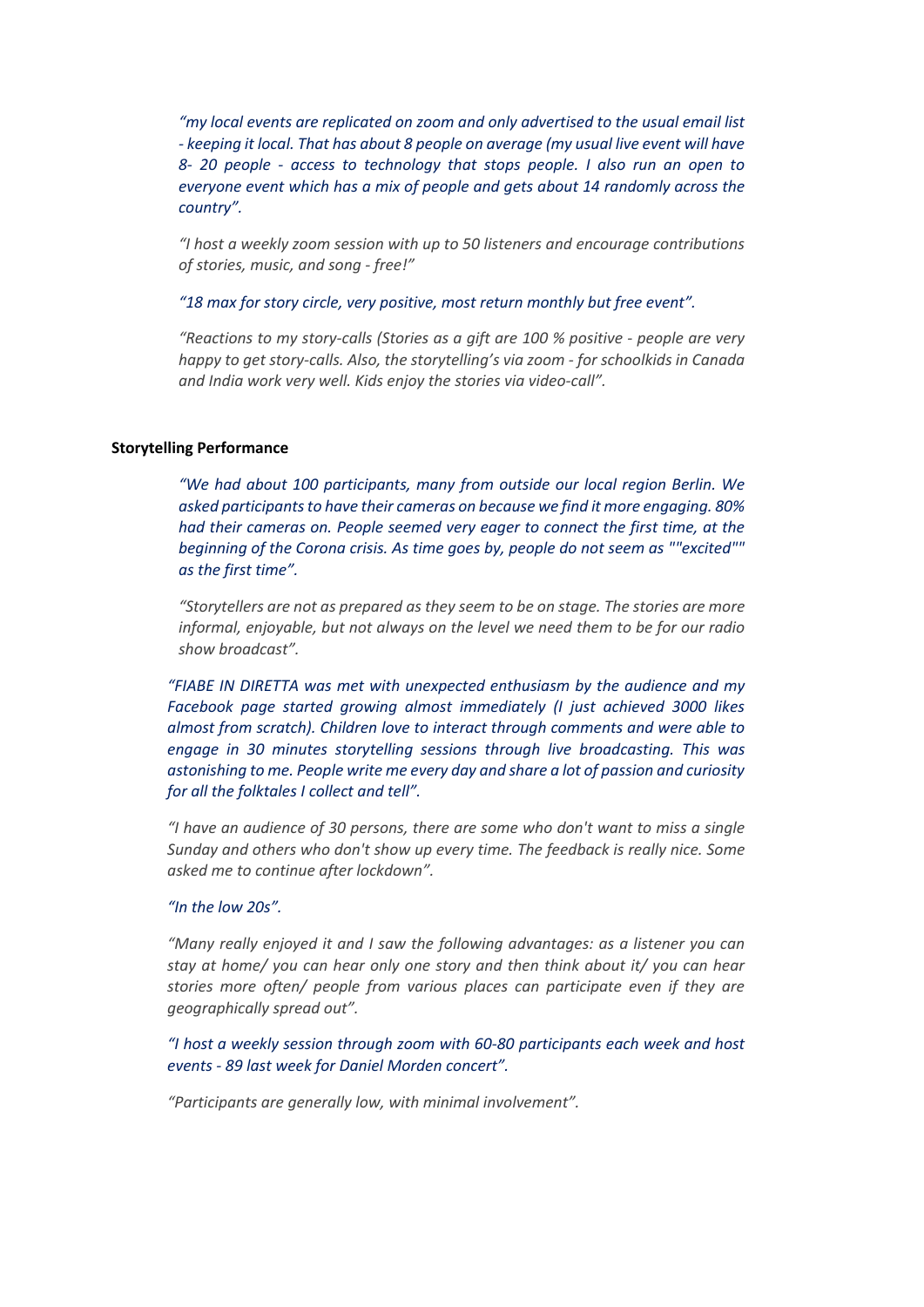#### *"100 participant, target group work seekers, rather positive but not as concrete as they wanted towards finding a new job".*

*"I 'll talk about my students: at first some of them were very worried and anxious about the results of digital meetings and, in addition to their personal professional and financial problems, had at first the thought of leaving the group, but afterwards, especially when they realised that the rest were contented by the results, they left back these thoughts. So, for me, the challenge now is not to lose any student (for the moment this is the case) but I (as well as all the other teachers of the group) we have assured them that every single hour of planned lessons will be fulfilled (and at least one weekend course will be added -for free, from teachers' perspective)".*

*"All of my students are willing and able to follow the digital lessons and they are very happy the lessons can go on this way".*

*"Grateful but unaware of what they were missing in the limitedness of the medium, other than through being told. Their experience because of being students on a long course cannot compare what they are receiving to anything else. They receive online as a 'better than nothing' I had one small of group of 9. And in Toronto I will teach two groups of 70 and another in the 30-hour course between 24 and 80 I would say. They will not enrol until later".*

*"Number of reactions? Not easy to find out - we normally reach about 1000 children a year. Unfortunately, it is not clear, how children of parents with underprivileged educational backgrounds benefit".*

*"*

*To that I add the zoom sessions: usually they have an attendance of 20 people, both for school sessions and for regular audience...so we are way below regular. Unfortunately, but are trying our best to raise those numbers. We have not tried our ""big shows"" online yet, as we are not sure to take this step..."*

### Discussions with Storytellers

In addition to the survey, FEST carried out several interviews with storytelling professionals or individuals in other professions that regularly employ storytelling in their work. The intention behind these interviews was to gain a more in-depth perspective of how people operating in the storytelling sector are adapting and coping with the restrictions imposed because of the pandemic.

#### **Roberto Carlos Marçal Gamboa**

#### **Location: Portugal**

**Current occupation:** Physics lecturer at a Polytechnic

#### **Storytelling Activities pre pandemic**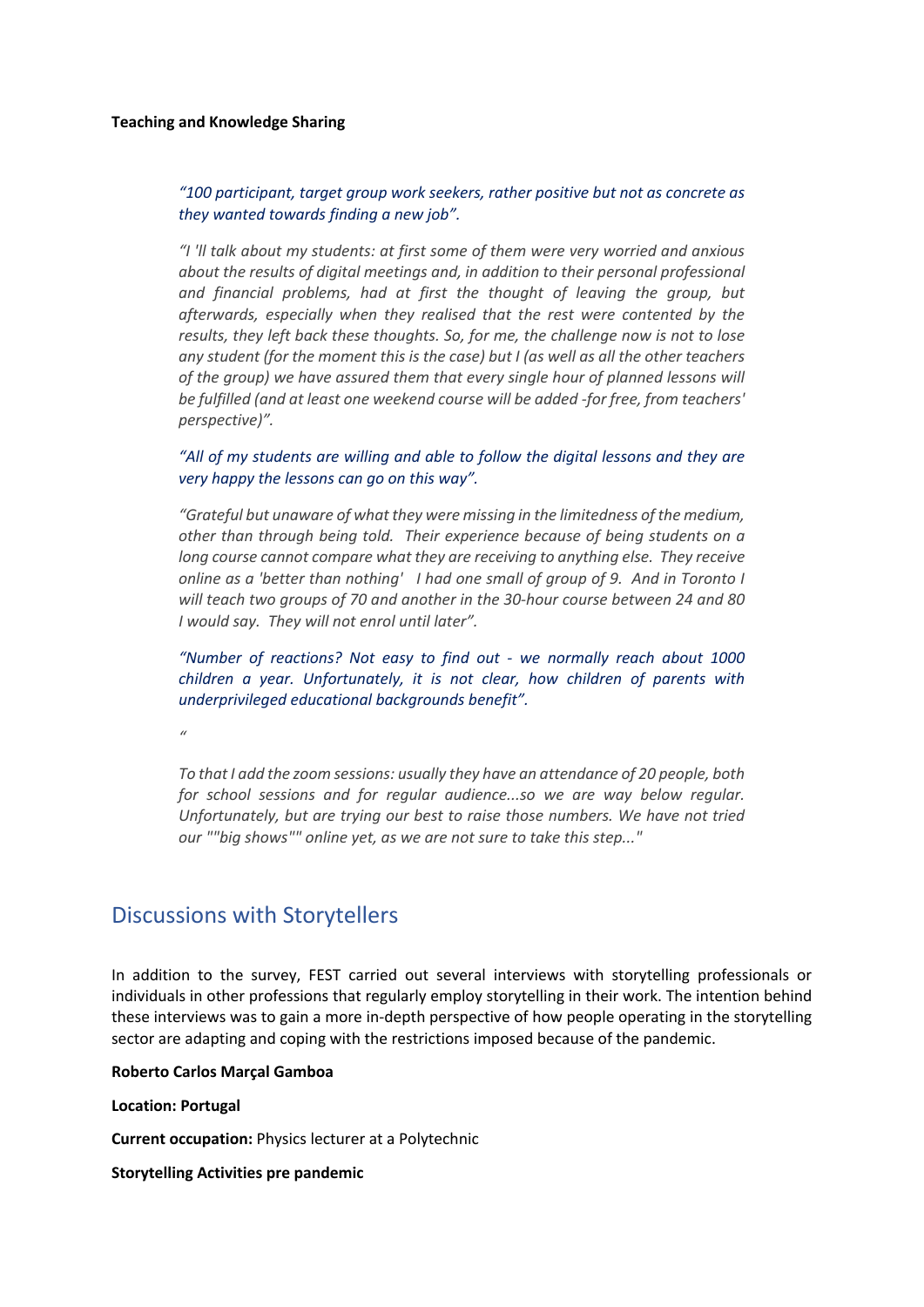Roberto has used storytelling to teach physics as well as maritime technology. He has done this by incorporating it into practical and theoretical lessons primarily by telling stories that inspire questions.

#### **Storytelling activities during the pandemic**

During the first lockdown, in-person classes were stopped, and Roberto began working from home using Zoom. He was somewhat prepared for this as his institution had already been using the Moodle E-learning platform<sup>8</sup> for sharing documents and interacting with students. Moodle is a free and opensource learning management system written in PHP and distributed under the GNU General Public License. It is unsuitable for use by individuals but is a useful tool for large organisations such as educational institutions.

Interacting online has been a really different experience for Roberto as "storytelling is not just about words; it is about voice and body". Many of his students did not have cameras or would switch them off making it impossible to see their faces. He overcame this issue by focussing on one or two students in order to extrapolate the attitude of his audience.

To assist his online teaching through storytelling, he uses two cameras. One is pointed at him whilst the other is pointed at a piece of paper where he draws while he talks. This creates interest as the students can look at something happening in real life in front of them. Other tools such as PowerPoint do not provide this kind of dynamic action. Using short films is also useful in this context.

The second lockdown introduced an additional challenge as he was required to do lab work and physical demonstrations with students. He has adapted to this by giving students instructions on how to carry out simple experiments and demonstrations using their own kitchens and materials around the house.

#### **What type of support is needed for people operating the storytelling sector right now?**

Roberto believes that advice and guidance about the technical aspects of operating online would be useful. Using a static camera makes it difficult to perform and connect with the audience. Having the opportunity to learn how to incorporate multiple cameras and angles into one's work would improve the quality. In addition to this, receiving advice about applications that can be used for editing and tailoring would be helpful.

Useful Digital tools identified by Roberto include:

Zoom – video conferencing.

Moodle – online interaction, document sharing and evaluation.

Caood - Italian quiz platform.

Applications for cameras to show drawing.

Miro - used for brainstorming using Postit's online that can be moved around the screen. Questions can be launched to get answers from people. This is useful for the preparation of a final product using design thinking. It also has drawing facilities.

<sup>8</sup> Moodle: https://www.hubkengroup.com/moodle-

lms?utm\_term=%2Bmoodle%20%2Bsystem&utm\_campaign=N\_Moodle+LMS&utm\_source=adwords&utm\_m edium=ppc&hsa\_acc=4449136178&hsa\_cam=6478566459&hsa\_grp=83087962932&hsa\_ad=479947647565& hsa\_src=g&hsa\_tgt=kwd-

<sup>336084168695&</sup>amp;hsa\_kw=%2Bmoodle%20%2Bsystem&hsa\_mt=b&hsa\_net=adwords&hsa\_ver=3&gclid=CjwKC AiAo5qABhBdEiwAOtGmbvJ6iU4-104yGDZnrDREqvuH6XwF8n2v49wDPDjZ1r3Ocos4chA8iRoCKtMQAvD\_BwE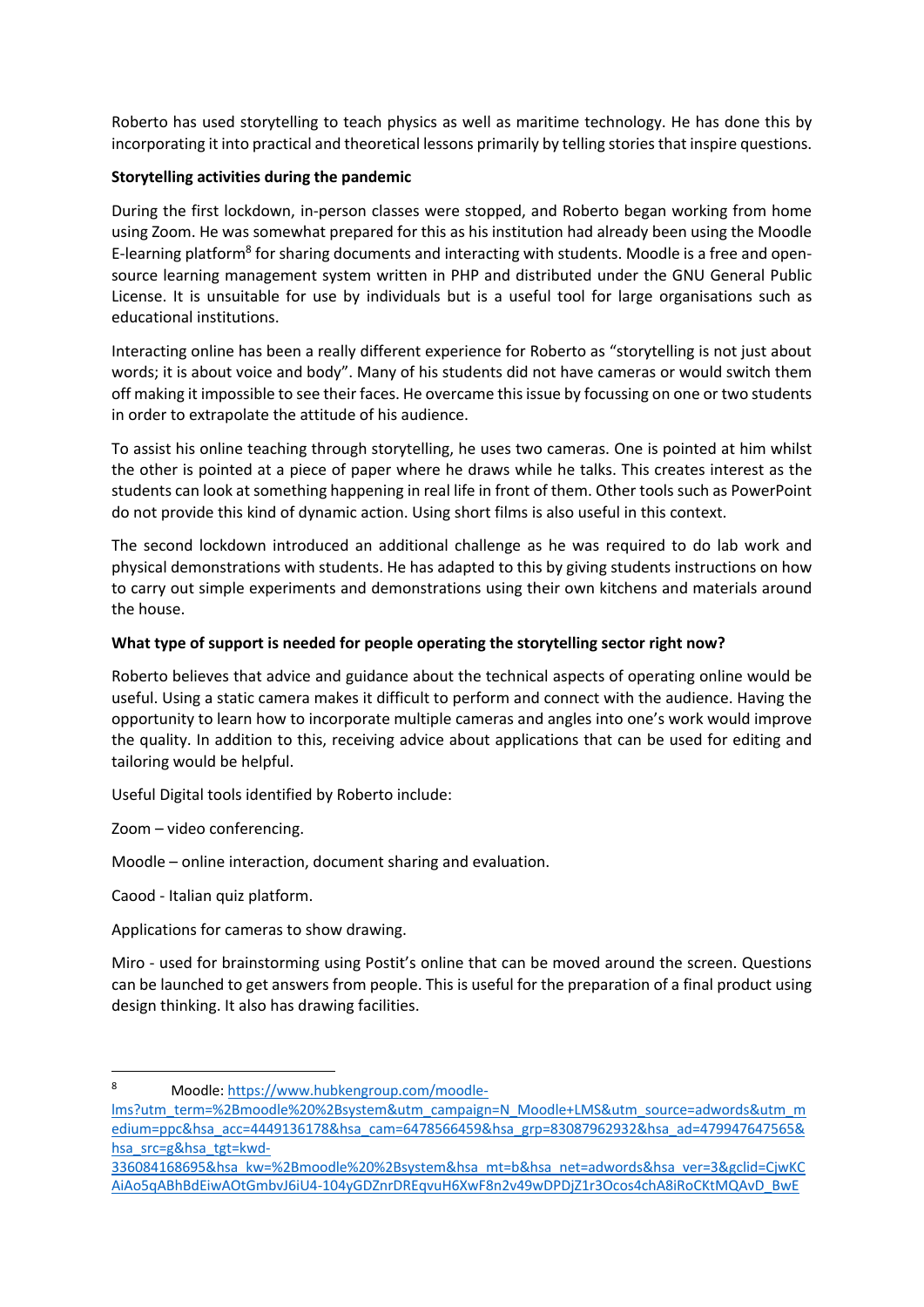#### **Name: Steve Kilick**

#### **Location: United Kingdom**

**Current Occupation:** Psychologist (primary occupation), interested in the use of stories in therapeutic and education settings. Also Works on school projects using storytelling.

#### **Storytelling Activities pre pandemic**

Prior to the pandemic, Steve worked in South Wales on *Feelings are Funny Things9* which is a teaching and learning programme that uses storytelling to build emotional wellbeing and understanding. The Project has been run with storyteller Phil Okwedy for approximately two years and has helped students in years 5 and 6 transition from primary to secondary school. He was about to start another big project to develop the language skills of children entering school. This would have been in collaboration with multiple agencies. Unfortunately, both projects have been postponed due to the impact of the pandemic on the school's ability to reopen. Overall, a lot of work has been lost.

#### **Storytelling activities during the pandemic**

Despite having many of his school projects postponed, Steve has secured work via the health services, employed as a psychologist working with older children in secondary school. In his view, this is extremely important as storytelling will have a huge role to play for kids returning to school after time off due to restrictions. It can be used as a tool to create a feeling of safety and enjoyment during the current tumultuous period. His current work involves training wellbeing support staff entering schools. The training takes place online, but the actual work would take place face to face and has thus been postponed. He believes that it is important to do the actual work face to face because psychological theory is built on the idea of relationships and attachment. In addition to this, children's minds need to be developed around interactive relationships.

Steve notes that there have been some institutional barriers to generating more storytelling work focussed on emotional wellbeing. There is a lack of openness and understanding of storytelling. There seems to be a preference for projects more clearly branded as psychological interventions, even when they incorporate a heavy storytelling component.

In terms of performance storytelling, he has been using Zoom to participate in storytelling circles and clubs. The advantage of these being online is that he has been able to take part in activities all over the world. He – along with David Ambrose - also presented an online storytelling performance titled, The Green Meadows of Enchantment<sup>10</sup> as part of B.L.A.S.T! (Beautiful Lies and Startling Events)<sup>11</sup>. For his online performance, he initially invested in a separate camera and microphone but eventually elected to use his PC camera. Online performance has required many storytelling professionals to adjust working in front of a camera and being unable to see their audiences. This is a skill itself.

Steve is a member of the board of directors for the Beyond the Border International Storytelling Festival held annually in Wales. There are plans to facilitate greater access to the festival online, these were already in the pipeline prior to the pandemic but have since been accelerated. In 2020, Beyond the Border presented events via Zoom. For the 2021 festival, they are working to create more virtual spaces online. They are working with a programming company to achieve this.

#### **What type of support is needed for people operating the storytelling sector right now?**

<sup>&</sup>lt;sup>9</sup> Feelings are Funny Things: https://feelingsarefunnythings.org/<br><sup>10</sup> The Crean Magdaws of Enghantments https://www.b.l.a.s.t.com

<sup>10</sup> The Green Meadows of Enchantment:  $\frac{http://www.b-l-a-s-t.co.uk/events}{p_1 \wedge s_T \cdot httne://www.facehook.com/groups/1487865594850686/$ 

<sup>11</sup> B.L.A.S.T : https://www.facebook.com/groups/1487865594850686/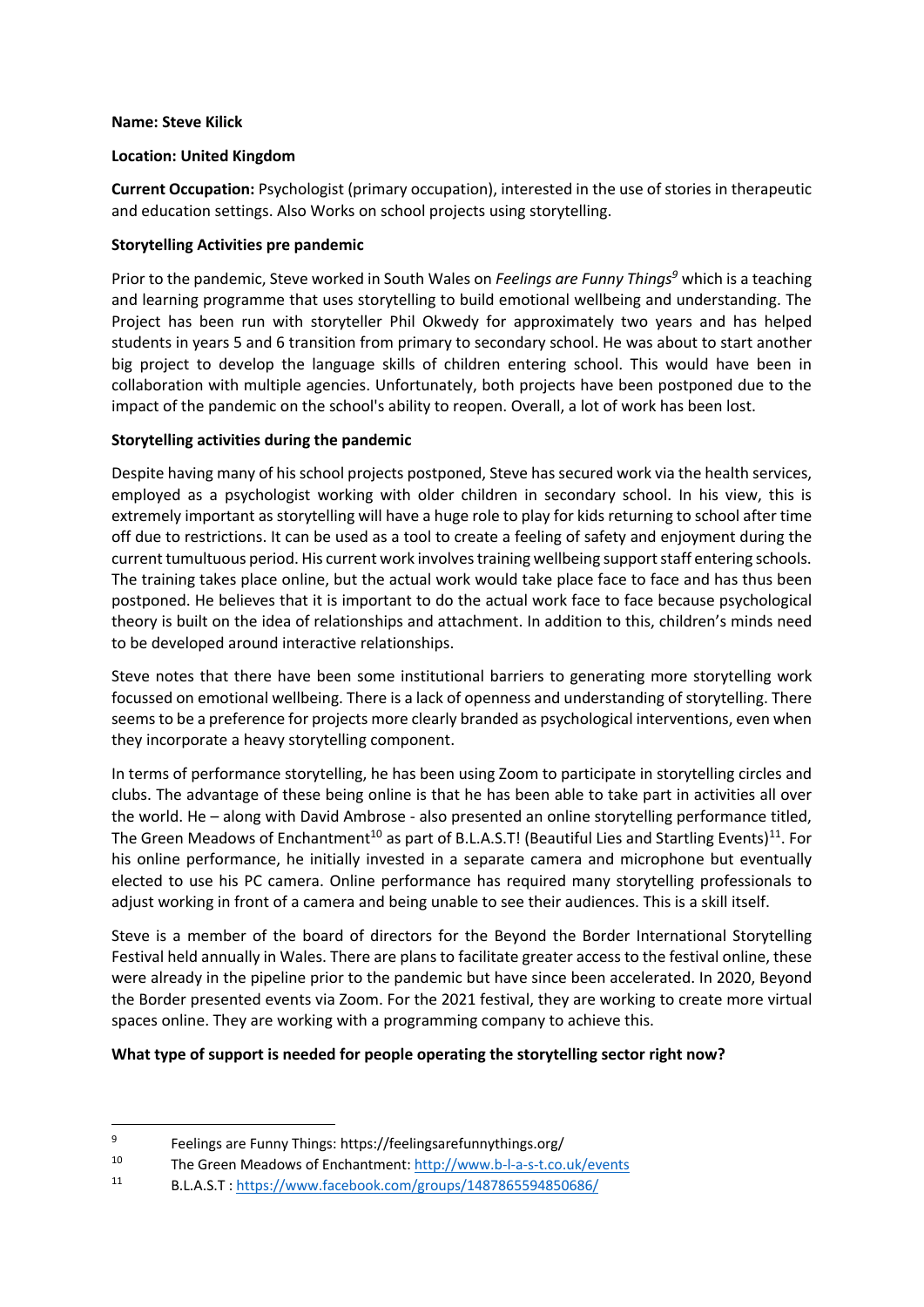Although he prefers working face to face and in front of live audiences, Steve acknowledges that many professionals in the sector are starting to warm to the idea of working digitally. He believes that resources that provide a guide to how to work online would be useful. One that he has already engaged with was training provided by the George Ewart Evans Centre for Storytelling<sup>12</sup>in Wales. The training was free to access and took place prior to the global pandemic. The Centre hosts an annual symposium as well as a programme of research seminars.

#### **Name: Rich Sylvester**

#### **Location: United Kingdom**

#### **Current Occupation**

Historical and Greenspace Guide and Forest School practitioner.

#### **Storytelling activities pre pandemic**

Rich worked as a guide to green spaces and old places, primarily working in museums and on local history walks. He is also a Forest School practitioner and trainer in the woodlands in Greenwich where he would incorporate storytelling into the work that he did.

#### **Storytelling activities during the pandemic**

Everything changed in March 2020 when the first lockdowns occurred. The museum which was his main employer closed and he has carried out minimal work since. He has had three engagements since 2 March. One was a long-standing project that was transferred online and presented via Zoom. He has also told stories to a gallery of approximately 60 people online, which was a new experience.

The biggest challenge for Rich has been a sense of disconnect as a non-digital native. Although others have enjoyed the experience of working online, the inability to tune into how people are responding and reacting to an audience has been difficult. For Rich, being able to respond in the moment to audience cues is an important part of storytelling performance.

#### *"Sense of iterative feedback and mirror of the audience allows you to adjust".*

Rich has experienced a deep sense of grief and loss because of not being involved in performance.

*"Makes me wonder who I am, a powerful wave of who am I when I am not storytelling? It is like enforced retirement".*

He reports that he is taking longer than some to digitise but will do it eventually once he figures out how to adapt his work in the green space genre to online working. This may involve breaking some rules and principles that have existed in his mind. This includes using more images where in the past, he would focus on speaking. He has considered using more puppets as well as background images on Zoom to evoke context.

Going forward he is looking to advertise storytelling for outdoors on the playground for schools. He also noted the importance of the application of storytelling to the field of mental health to help people struggling with the impact of the pandemic. This – he believes – requires a level of empathy that cannot be achieved online.

#### **What type of support is needed for people operating the storytelling sector right now?**

<sup>12</sup> George Ewart Evans Centre: https://storytelling.research.southwales.ac.uk/seminars/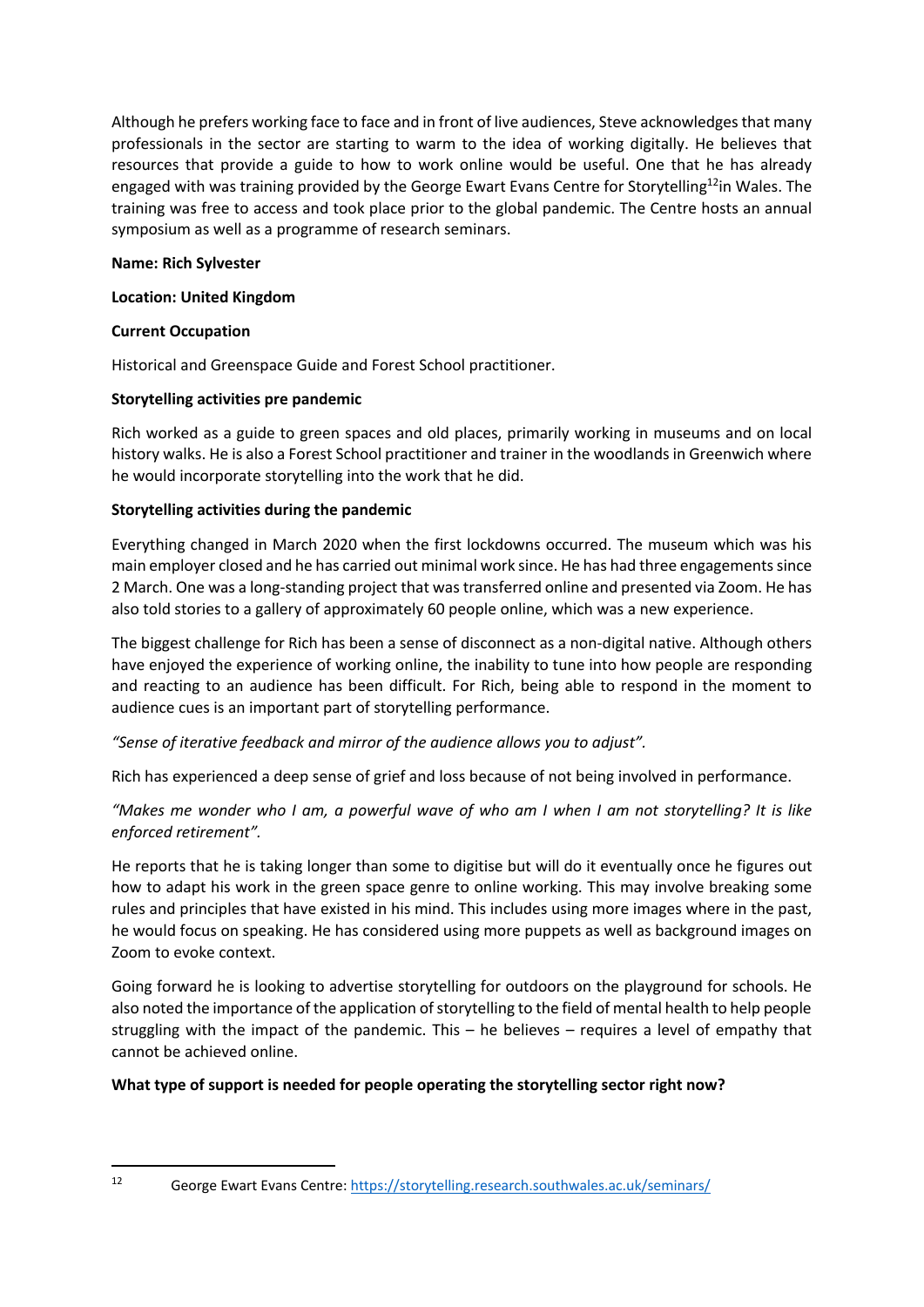Rich notes that there are good support mechanisms in the UK. One example is Cyber Mouth which is an invite only online forum where people post course ideas. He is also aware of multiple resources and courses available.

#### **Name: Aron Saltiel**

#### **Location: Austria**

#### **Current Occupation**

Aron has two parallel careers which often overlap - Psychotherapist and storyteller who chooses stories about personal and spiritual development.

#### **Storytelling Activities pre pandemic**

Aron worked with adults in both storytelling and psychotherapy. His story performances were often accompanied with music and singing. He identifies strongly as a singer and regularly invites his audience to sing along with him. He sings traditional songs primarily originating from his birth country of Turkey. These include elements of his Jewish background as well as Muslim storytelling traditions.

*"In these cultures, stories have been used to teach people what it is to be a good person".*

He would generate an audience for his performances by Inviting people via email, and advertising in local and national newspapers. Through this, He amassed a healthy database of followers. He also did music events and live radio and TV performances.

In his psychotherapy work he would offer workshops for people working as counselors or therapists. These would be used to train people in different counselling methods. They would usually be in the form of a weekend workshop. At these workshops, a two-hour stretch would be devoted to storytelling and music related to what was covered during the day.

#### **Storytelling Activities during the pandemic**

Since the start of the pandemic, all his workshops have been cancelled. He has continued with online field supervision groups for therapists and sees clients online. In the past, he would have travelled to Vienna several days a month to do this, but not anymore.

He admits that he has not had the initiative to start an online storytelling project thus far. The barriers to this include the amount of time needed to produce work online as well as the lack of reward when not performing for a live audience.

*"When you tell a live audience, you have a sense of how it's being perceived. Mutual support, we are both receiving something. I cannot transpose this onto an online setting. Continuing field supervision is different because it's part of the trade to ask what people want. People are able to share their issues and problems. So, before anything starts there is active participation from the audience which I don't know how to do with an online storytelling event".*

Aron believes that the barrier towards working digitally for storytellers has been lowered due to the pandemic. The digital medium also allows for group participation for people across long distances which was not possible in the past.

He has taken part in professional training offered from colleges and joined various online activities including a performance by Armenian storyteller, Verigne Gulbenkian. He also has his own online profile, www.Saltiel.at .

#### **What type of support is needed for people operating the storytelling sector right now?**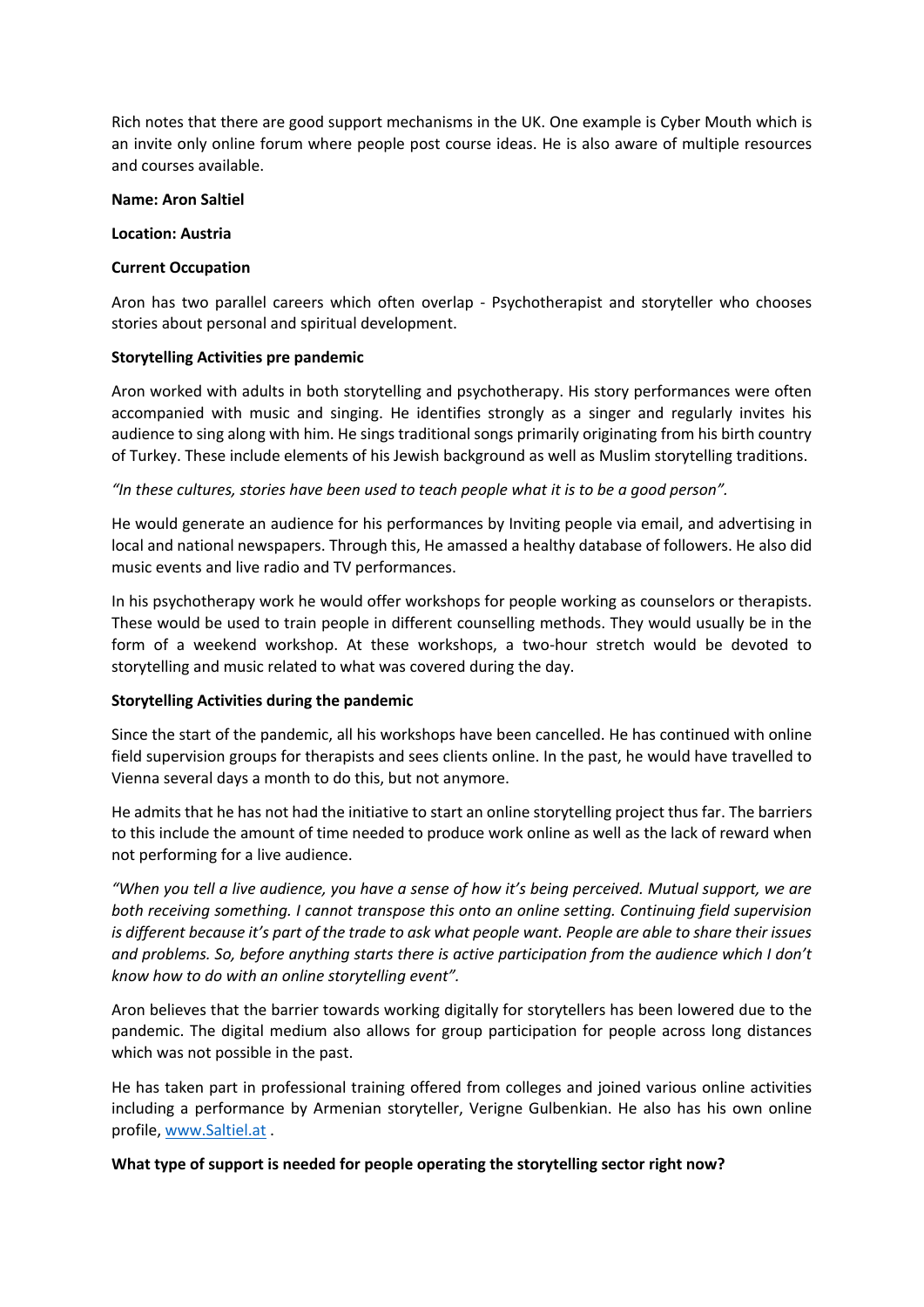The type of support that Aron would find most useful is assistance with the groundwork required to operate online. The process of creating an online profile as well as production work requires a time investment, particularly if one needs to first learn how to use the different tools. In addition to this, he thinks that a resource that provides guidelines on how to set up online events would be helpful for storytellers.

*"Storytelling in schools is needed more these days. This would be important to support any action in this direction. Bringing in visions of the possible, especially as people currently feel constricted. We need that, stories can be absorbed very effectively by younger people. If I were a kid I would be discouraged right now and could not rely on parents and teachers to present a different life perspective. The same is needed for adults in the form of consolation. But there is a whole world of images and emotions that are as much within reach as they have always been".*

#### **Name: Fiona Collins**

#### **Location: United Kingdom**

#### **Current Occupation**

Community storyteller, occasional performer and former teacher and storyteller in the education sector.

#### **Storytelling Activities pre pandemic**

Fiona did a lot of storytelling work outdoors and carried out regular sessions for Cadw<sup>13</sup> – the welsh government's historic environment service. For the last five years, she has been involved an education programme running throughout Wales called *Lead Creative Schools*14. The programme brings creatives into schools to work with students and teachers on a long-term basis. Fortunately, this work stream has continued despite the pandemic and moved online. She has also coordinated a storytelling club which has been meeting for the last 8 years, the club would occasionally have a guest storyteller, but its primary purpose was to give members an opportunity to tell a story. Meeting in person has had to stop due to restrictions.

She has been learning Welsh for a number of years and won a competition becoming Welsh learner of the year in 2020. She felt that the use of folktales would be beneficial to adults learning the language and wanted to introduce this to tutors. To do this, she began visiting Welsh language classes to talk about stories and answer questions (all in the target language).

#### **Storytelling Activities since the start of the pandemic**

Her storytelling club has continued via phone as opposed to online. This was done to accommodate members who did not have adequate internet access. Communication was initially sent via email to inform members that they could call in on a specific day and time and listen to a story. This would be done one to one. In the summer months, the club met outside on the grounds of a stately home. As a result of good weather, they were able to continue meeting up until November.

Her work with adult Welsh language learners also continued as she was asked to produce online content for the Welsh language school's social media platforms. To date, she has made several story videos for them.

<sup>13</sup> Cadw: https://cadw.gov.wales/

<sup>14</sup> Lead Creative Schools: https://arts.wales/creative-learning/about-creative-learning/lead-creativeschools-scheme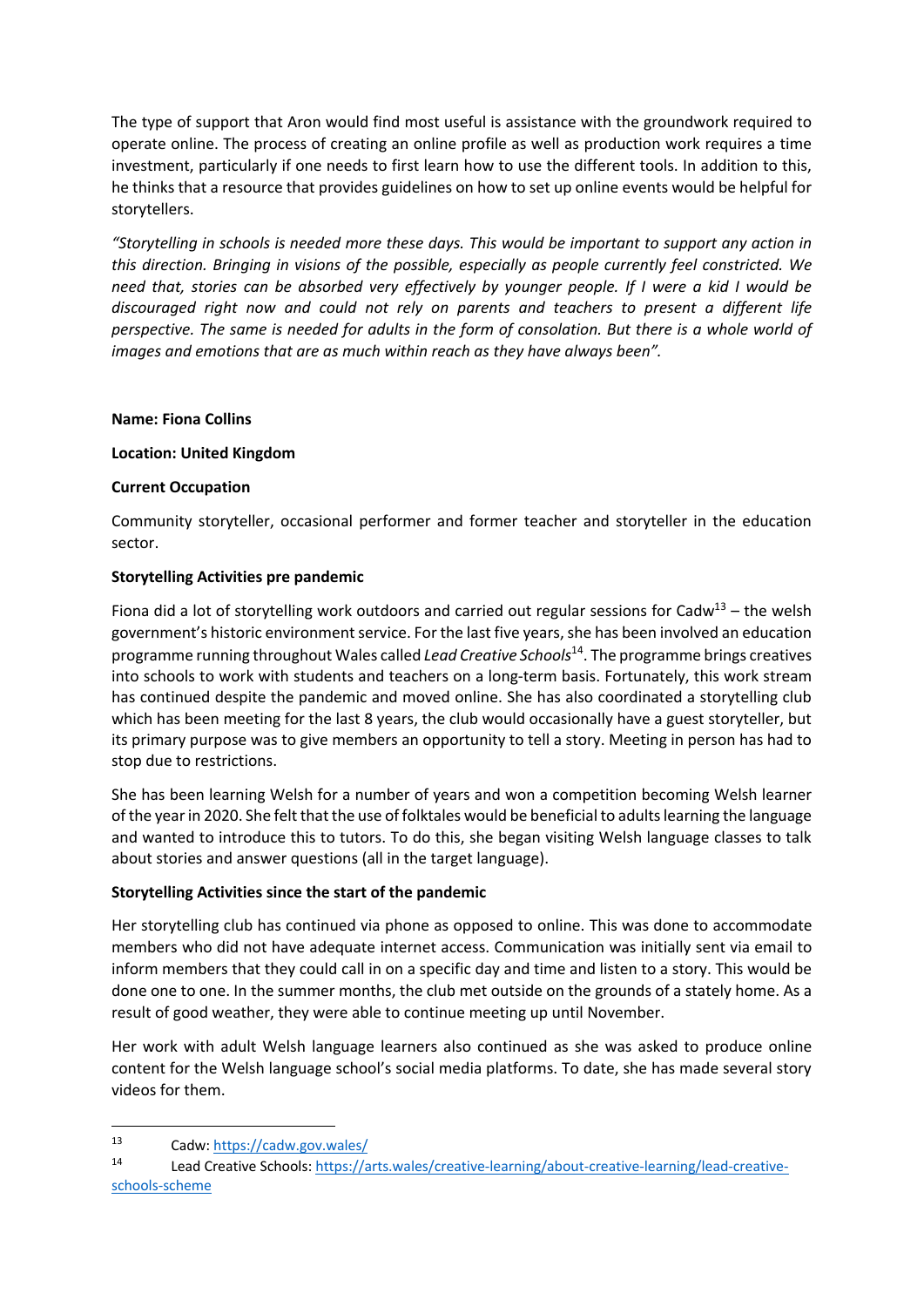She was part way through a Lead Creative project when the pandemic started. It was run by the Arts Council of Wales which paid every artist their whole contracted salary. They then adapted and set up online projects in June for which she applied. She worked with a school in South Wales for 4 weeks which she usually would not have been able to do due to distance. The Arts Council of Wales also facilitated meetings for artists from all sectors, during those meetings they were able to share ideas about working with digital technology.

The school that she worked in did not allow any face-to-face teaching with the kids, not even for the teachers. To circumvent this, she would make short videos and send them via WeTransfer, each week. Her videos would be played every Monday and include a short story relating to the school theme which was exploring local folktales. In addition to this she would make short videos for every day of the week which included a task for the students. The advantage of this was that she was able to contribute to the lessons every day. In normal circumstances prior to the pandemic, this would not be possible.

She adapted her usual storytelling methods for online, for example she would ask the children to reconstruct story scenes using toys and other household objects, take a photograph and upload it.

*"We were working on a story about King Arthur and his Knights. My favourite one was done by a little girl who had used all her Barbies, Ken was King Arthur and she had made him a little crown out of tinfoil and all the Barbies were the knights and had a My Little Pony".*

She has another upcoming Lead Creative project which will be blended – both online and face to face. For this she will work with a filmmaker which could provide interesting results.

So far, Fiona has made use of multiple applications to produce and edit her own work. The most used one being Photobooth<sup>15</sup> which is available on the App Store. She uses the app to record and edit short videos which she sends via WeTransfer. The first video that she made was a bilingual story for Beyond the Border.

She was initially ambivalent about learning to use digital technology for storytelling as she felt like she was "too old". In addition to this, she did not have a financial push factor that made working online an urgent need. However, she has been able to adapt well to using Zoom and is contemplating upgrading to a 'Pro' account which will allow her to run longer sessions. She plans to launch an online Welsh language storytelling club with another storyteller, learners from all over Wales and elsewhere will be able to participate.

#### *"Working online is really good for equal access".*

She participates in a storytelling group called *Comfabulation* which has been running for years and involves storytellers writing to each other. Prior to the pandemic, they would have an annual weekend away which was difficult to attend for members living in other countries. In 2021 they plan to have a Zoom meetup which will allow for everyone to come which was not possible before.

#### **What type of support is needed for people operating the storytelling sector right now?**

There are a lot of storytelling events, workshops and support groups happening online. Some people are less inclined to search for these resources, a central directory or list may be useful.

<sup>15</sup> Photo Booth: https://apps.apple.com/us/app/photo-booth/id1208226939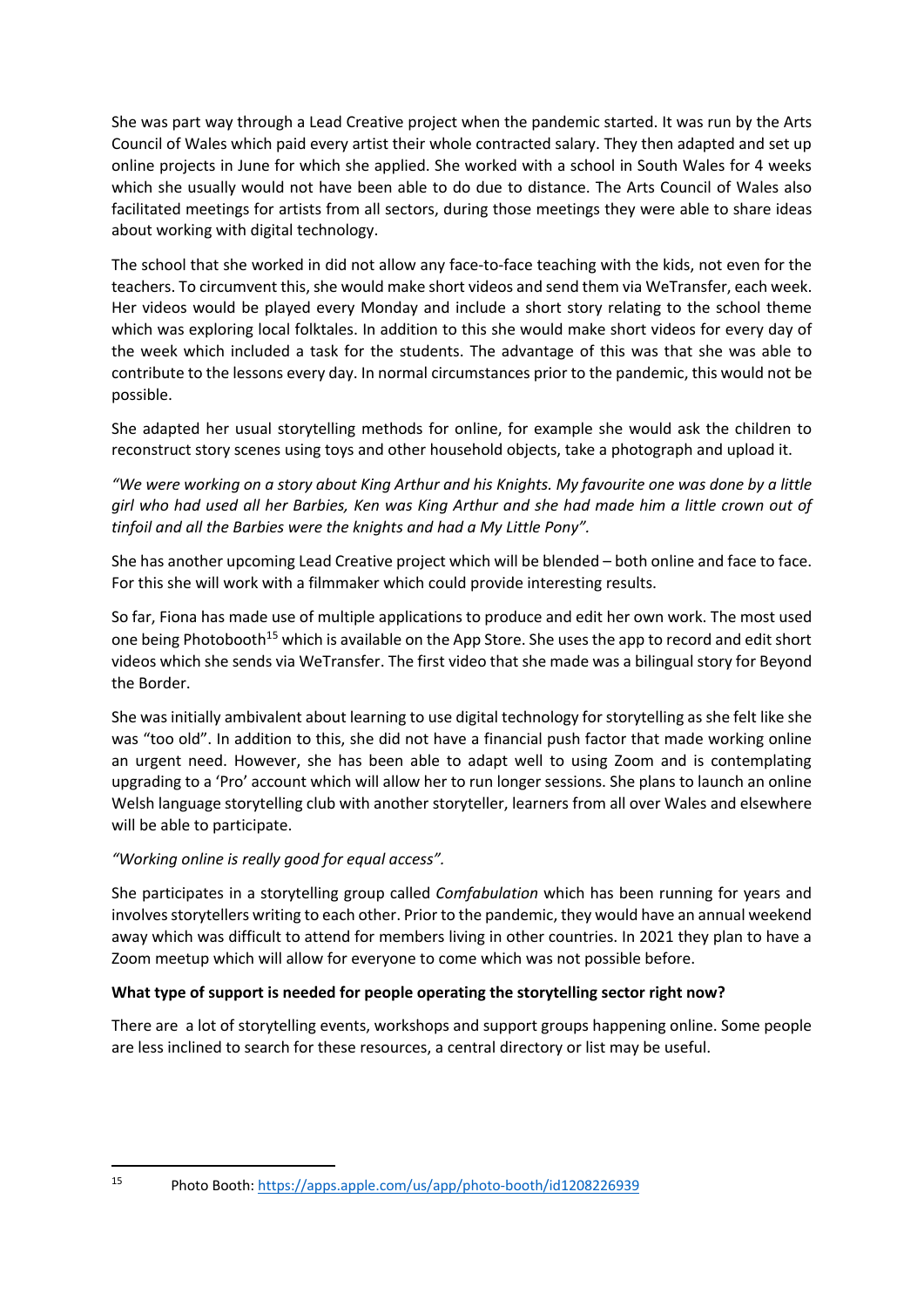#### **Name: Phil Okwedy**

#### **Location: United Kingdom**

#### **Current Occupation**

Oral performance storyteller working in schools and community organisations.

#### **Storytelling Activities pre pandemic**

Phil has been working with *Lead Creative Schools* in Wales, he has worked across multiple schools to bring creativity into the curriculum. He has worked with storyteller, Steve Killick on *Feelings are Funny Things.* The first iteration of this was a pilot project where they worked with six different primary schools using story to build emotional intelligence and wellbeing. They also worked with a secondary school and several of its feeder schools on a project titled, *Here Comes trouble* using the Odyssey. The focus of this project was to address wellbeing and the transition from Primary to Secondary school.

In terms of storytelling performance, 2020 was a breakthrough year for Phil. Three years prior, he had taken redundancy from his teaching job so that he could focus on storytelling fulltime. He has since performed at multiple venues and festivals and for different storytelling groups in theatres and clubs. He was due to perform at a festival in Belgium which would have been his first solo performance abroad. After this he would have performed at *Festival at the Edge* in Worcestershire and at the *Beyond the Border Storytelling Festival* in Wales. This would have been the first time that he would have taken a main stage to perform at such events. In addition to this, he along with storyteller Daniel Morden were working with Tŷ Newydd writing centre to present *Tale on the Tongue: Storytelling Weekend*. Unfortunately, these upcoming events were cancelled or postponed due to the pandemic.

Phil has been conducting story walks in his local area in Wales for almost five years. The walks involve him taking people around the coastal headland and telling three folktales related to the landscape. He was due to do work for the National Theatre Wales and his local school. The school children were going to create a myth and he was going to take them around on a story walk to show them stories in the landscape so that they could then create their own. These activities had to be adapted for online use.

#### **Storytelling Activities since the start of the pandemic**

Despite several setbacks, Phil has continued to work and perform as many activities have moved online. No longer limited by a need to be physically present, he has been able to take part in a wide range of virtual events around the UK. His planned story walks with students from a local school were converted into online video presentations with the help of National Theatre Wales who provided the services of a filmmaker. The videos incorporate multiple camera angles, drone footage, editing, graphics and voice over. When producing work on his own, he has done video recordings using his iPhone.

He has received a sustainability grant from Arts of Council Wales which has allowed him to continue working on a new show with storyteller Michael Harvey. The first iteration of the show was presented on Zoom to an invited audience which included other storytellers, representatives from National Theatre Wales, and professionals involved in storytelling events. Feedback was collected from viewers and will be incorporated into the second performance, part of which will be filmed in addition to being performed live online. A limited (homemade) set will be used for the performance with plans to project photographs onto the set in the future. A blog will also be produced as part of the project.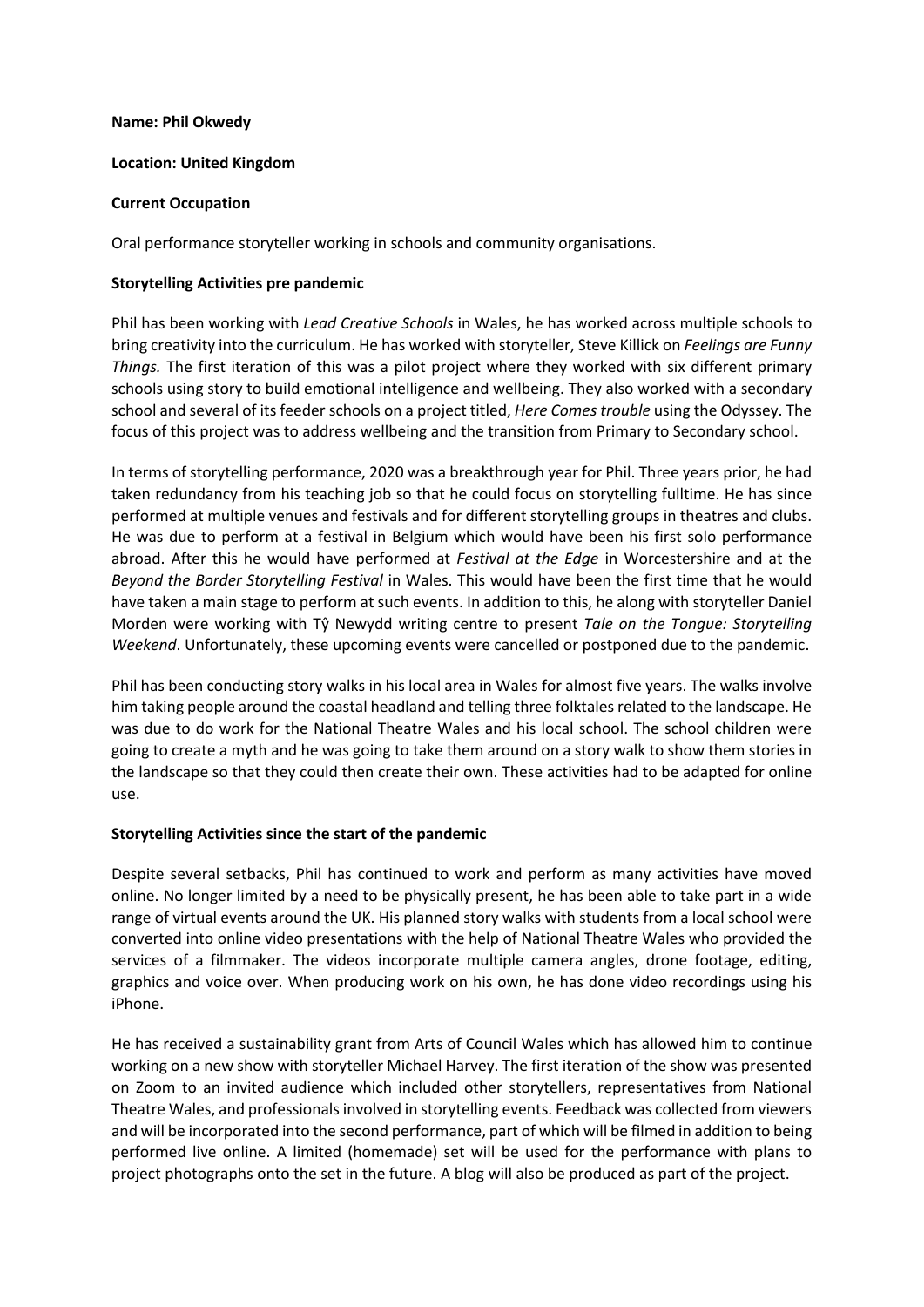An additional project that Phil has worked on is called *Stories to the Door* where he worked with an organisation to reach out to isolated individuals at their homes. The idea behind the project was to elicit conversation with these individuals by sharing a story with them. After lockdown, the activities were carried out via phone or on Zoom.

Prior to the pandemic, the need for a social media strategy had periodically crossed Phil's mind. He has not yet clarified if or how he will go about implementing one but is aware of its importance, now more so than ever.

#### **What type of support is needed for people operating the storytelling sector right now?**

*"We are very lucky in Wales because Beyond the Border have done quite a lot of things. When we could still physically meet, they were already beginning to think about it".*

Beyond the Border held a one-day event where people were invited to share their experience of filming and share ideas about how one might film. They have been running a series of workshops online about podcasting and other topics. There is also a forum for storytellers to come together and informally share information. Phil suggests that more events and activities like these would help support the sector through the current period and beyond.

#### **Name: Daniel Morden**

#### **Location: United Kingdom**

#### **Current Occupation**

Storytelling performer, author

#### **Storytelling Activities pre pandemic**

Daniel had ongoing work within the education sector conducting one off visits to schools, either in the capacity of storyteller or that of author (where activities invariably involve some aspect of storytelling). Alongside that, he had two major projects that would tour venues. One was commissioned by Beyond the Border and was to be a series of traditional stories centring mainly on the work of Roman poet Ovid and how the constellations in the night sky came to be. He was working with storyteller Hugh Lupton, to premier the show at the Beyond the Border Storytelling festival. They had also decided to incorporate the contributions of a sound artist into the production.

He would also regularly tour nationally with two musicians, playing theatres, art centres and smallscale venues like village halls. They had applied for and received funding to create a new piece – The Beast in Me - which would be the sixth that the company (The Devil's Violin<sup>16</sup>) had put together. For the Autumn of 2020, they had a whole season of community workshops – working with asylum seekers, youth groups and, people with learning disabilities. The idea was to use ideas from the programme to develop confidence and self-esteem – the project has a theme around body dysmorphia.

#### **Storytelling Activities since the start of the pandemic**

A small percentage of his work at schools continues. He made the decision to not actively pursue work in this area as schools have been heavily impacted by the pandemic and need to focus on meeting

<sup>16</sup> The Devils Violin: https://www.thedevilsviolin.co.uk/news/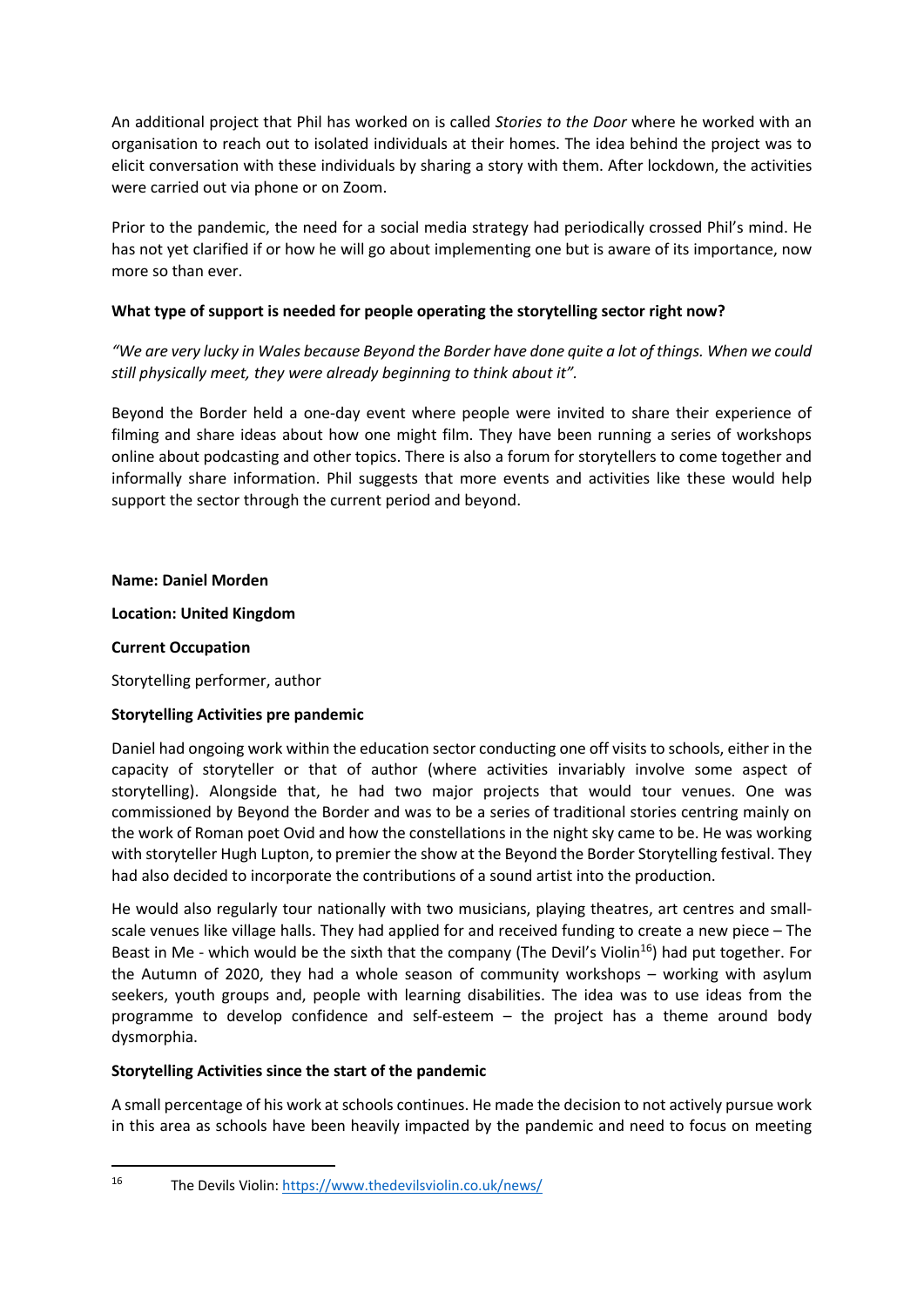current challenges. All the community workshops for the Devils Violin have been cancelled, they may be reinstated post pandemic, but this is uncertain. There is however an online workshop for one of the community groups coming up.

In lieu of the planned cross-country tour, The Devils Violin received funding for a podcast titled, *A Month of Sundays* which is borrowed from the popular British saying "never in a month of Sundays, something won't happen". The podcast allowed the company to generate an income for themselves as well as sustain a relationship with the venues that they would have been playing. The venues were able to disseminate the podcast to their client base thus in turn nurturing those relationships and maintaining the sense of community essential to its existence. A lot of audience correspondence was generated as people lamented the loss of group gatherings and shared experiences. The process of producing the podcast also allowed for the company to continue communicating and planning for when a degree of normalcy returns to the sector.

After the first podcast, Daniel successfully pitched the idea of a serial podcast of self-contained stories across six episodes to the Arts Council of Wales. This generated a positive response from venues and audience members. He has noted that a positive element about working online is that one's audience is not restricted to those who can be physically present at the venue. Having previously toured in the USA, he found that his followers located in that region were able to access the podcast and thus drive traffic and interest to The Devils Violins' online platforms. This is a client base for the project that was previously untapped.

After the projects concluded in August 2020, Beyond the Border recommended that he apply for funding from the Arts Council of Wales resilience fund. He received the funding and elected to put out another podcast consisting of eight episodes of stories which had some relevance with the current situation. This generated a high level of response from his audience from all over the globe. *"It's not frightening any of the major podcast producers of the world, but I am getting sort of 500 streams at a time"*.

Daniel has found the process of learning to work with digital tools and platforms illuminating. He had previously perceived himself as someone who did not work digitally or online or easily learn new technological skills. He did not initially embrace the new opportunities presented but he eventually realised that he had nothing else to do. As a result of all his usual engagements being cancelled, he had the time to explore the digital world. He still does not particularly enjoy working in this way but definitely enjoys the outcome. *"It's always an effort of will to try and learn something new and put it online"*. For his personal website, he has some assistance but generally tries to empower himself by learning how to resolve issues on his own.

Social media has played an enormous role in his current work, the podcasts are an example of this. The platform allows for one to see how many people have listened or downloaded the podcast as well as their locations. The other major benefit of social media are the extensive interactions he has had with his audience. This is a level of correspondence he has not experienced before. He does not have a plan or strategy of how he will maintain the momentum of his digital work once live performances resume. He maintains that this type of work is not the reason that he got into storytelling. *"I don't for a moment pretend that live streams or podcasts replace storytelling to a live audience. It is the best we can do. When it is no longer the best we can do, I don't know what I will do".*

The work that goes into producing these digital projects is time consuming and therefore does not make sense unless one can generate revenue from them – or receive funding.

#### **What type of support is needed for people operating the storytelling sector right now?**

Having carried out extensive digital work since the start of the pandemic, Daniel is experiencing a degree of Zoom and online fatigue that is no doubt familiar to many.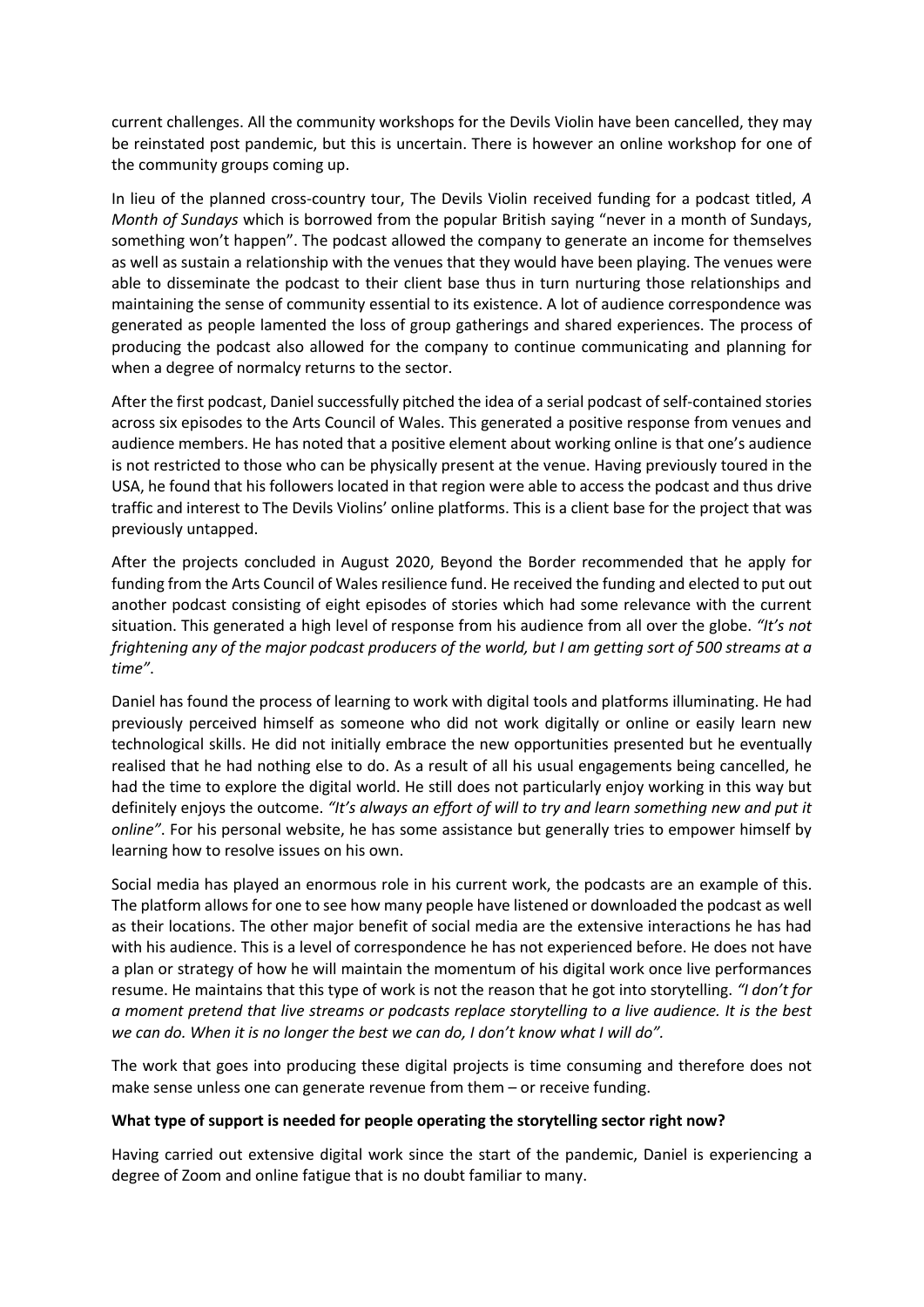*"I feel like my tank is empty and I would really love to hear some practitioners whose work I rate, talking about their practice and just remember again what first inspired me to be a storyteller. I feel like I have been putting out, and I would really enjoy – in the coming months – the chance to receive".*

**Name:** Tamar Elund Williams

**Location:** United Kingdom

#### **Current Occupation**

Bilingual professional storyteller (Welsh and English) and Local Engagement Co-ordinator at Beyond the Border.

#### **Storytelling activities pre pandemic**

Prior to the pandemic, Tamar would usually spend the first three months after Christmas working with schools. She had planned a school tour in England and was also working on 6 projects funded by the Arts Council of Wales. For the summer months she was booked for multiple performances at several festivals. In 2019 she had just started performing at international festivals such as Alden Biesen and was hoping to explore further opportunities abroad. She also had several story club performances booked which would have been planned 6 months to a year in advance.

#### **Storytelling activities during the pandemic**

There was a 2 - 3-week period after the lockdown began, where Tamar was worried about whether she would be able to continue to work. Luckily, several clients who had made bookings prior to the lockdown requested that she adapt her performance by filming her performance instead. This was a new experience as she had not filmed regularly before. She did, however, have a decent camera and tripod and was able to quickly learn how to edit films on her computer. This allowed her to create good quality digital storytelling products. As her filmed work progressed, she had several requests for 'story films' from other individuals and organisations.

A big learning curve was understanding how long it would take for her to finish a film and how much she should charge for her work. A lot more work is required for digital products as they need to be conceptualised, filmed, and edited. In addition to this, she often had to work bilingually which would mean filming twice.

The Arts Council of Wales launched a stabilisation fund which offered grants to creative professionals. The application required applicants to provide a description of how they intended to adapt their work around current restrictions and what type of financial support they would need. Tamar secured funding to create a set of virtual story walks which involved her recording herself as she plotted routes around the city of Cardiff. People would then be able to follow the walks themselves whilst listening to her stories. Her funding pitch emphasised that this process would allow her to develop her video, audio recording and editing skills. This would improve her ability to produce a project entirely online without live delivery. At the time of writing, this project was still ongoing. The second part of the project involved making contact with other storytellers around Wales, mentoring them through the process of learning how to record their work and paying them for their time.

Off the back of this project, Cardiff Local Council have requested that she produce another set of story walks aimed at children. As the year has progressed, multiple people have requested that she produce content for them. Overall, she has almost been busier since the beginning of the pandemic than she has in the years prior. She believes that a lot of the opportunities she has had are related to arts bodies and organisations wanting to offer funding opportunities for professionals to build digital skills. The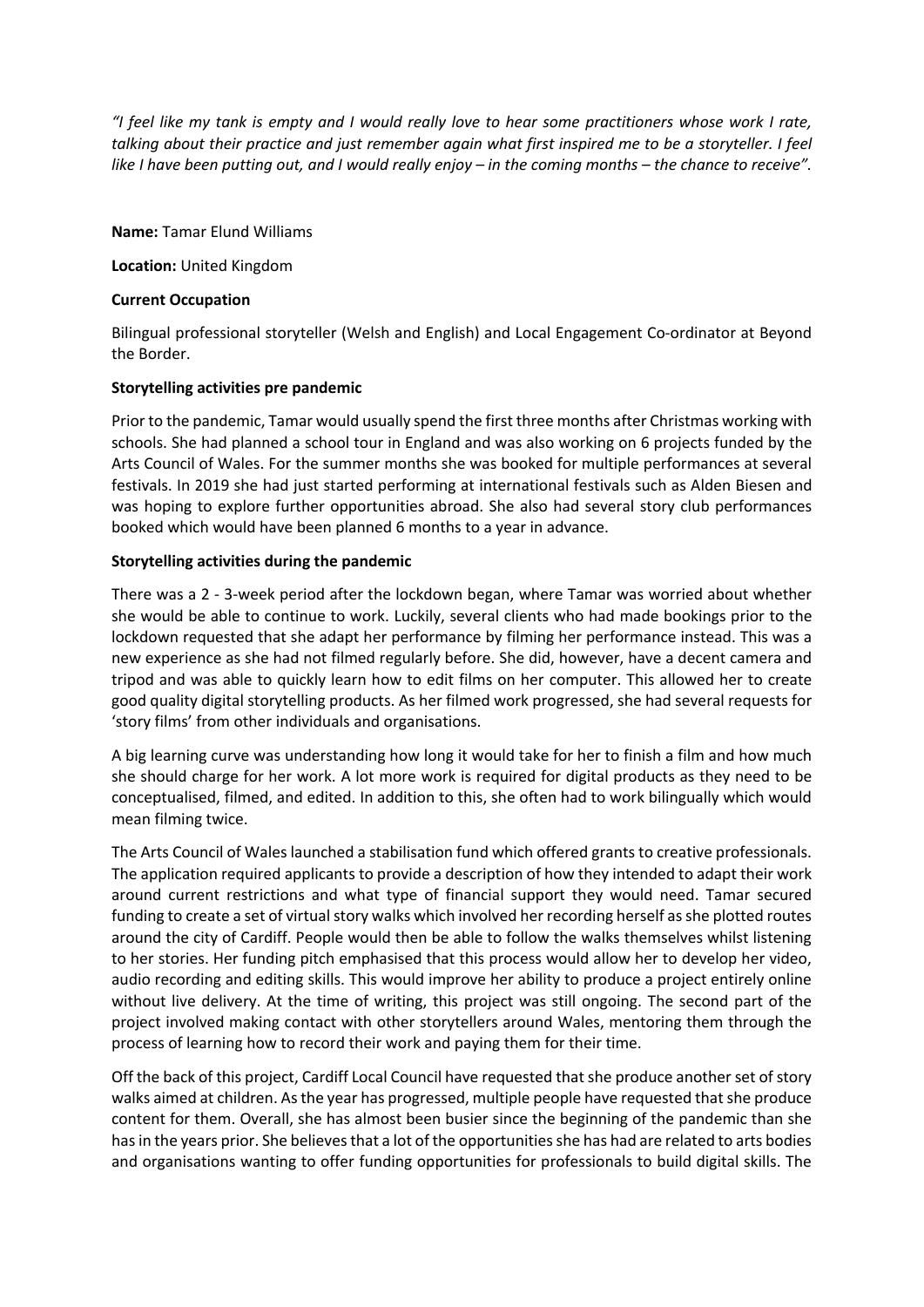fact that she is based in Wales and can work bilingually have also been important factors when securing work.

As a storyteller, she has tended to work more with schools, museums, and council's rather than theatres and arts venues. The former have continued to commission work as they need to continue engaging with their audiences and already have funding. The latter have had to close and are facing their own financial challenges which makes them less able to pay for projects.

She has generated work from her existing connections and client base but has also used social media to promote her virtual performances. Importantly, she spent time revamping her website and online presence which have become avenues through which new audiences and clients have found her. Her online portfolio has substantially increased over the past year. This makes it easier for potential clients to view examples of her work.

It has been difficult to gauge audience reactions to her work when pre-recorded or delivered live via Zoom. Some events such as the *World Storytelling Café* generate a lot of feedback as they are frequented by other storytellers. On the other end of the spectrum, some of the work produced for other organisations does not generate any audience feedback. To get around this, she runs a story club which has met regularly on and offline prior to and during the pandemic. This provides the opportunity for her and other members to perform live on Zoom (with camera's turned on) and provide feedback for one another. These meet ups provide a much needed 'mental health check-in'.

Although Tamar maintains her love for live, in-person performance, she acknowledges that working online has quite a few benefits - one of these being inclusivity. Individuals who previously would not have been able to attend story clubs and meetups in the past can now take part. For this reason, she believes that it is important to maintain a degree of momentum for digital offerings once in-person performances resume. For her personal future work, she intends to focus on audio – *"telling on video is a different art form and not the way that I want to be doing storytelling".*

#### **What type of support is needed for people operating the storytelling sector right now?**

Tamar acknowledges that being a digital native with an affinity for technology makes one less apprehensive about using a camera and going on Zoom. Some storytellers struggle with finding a starting point for running storytelling events on Zoom because they do not understand how it works. This results in them missing opportunities for paid work. Getting the correct equipment, experimenting, and then learning how to produce a high-quality product is very important for the maintenance of professional standards.

With *Beyond the Border*, she has offered webinars which cover topics such as 'how to use online platforms', and 'setting up storytelling scenes and backgrounds. They also invited a filmmaker to talk about filming oneself and what technology would be required for this. They also covered online marketing and social media. In addition to this they have covered bilingual storytelling, and how to tackle stories with difficult content. She started an event called Casglu (gathering in Welsh) where storytelling professionals were initially invited to discuss training online once a week (Friday). The response to this has been overwhelming and discussion topics have expanded to cover multiple themes including how to support emerging storytellers.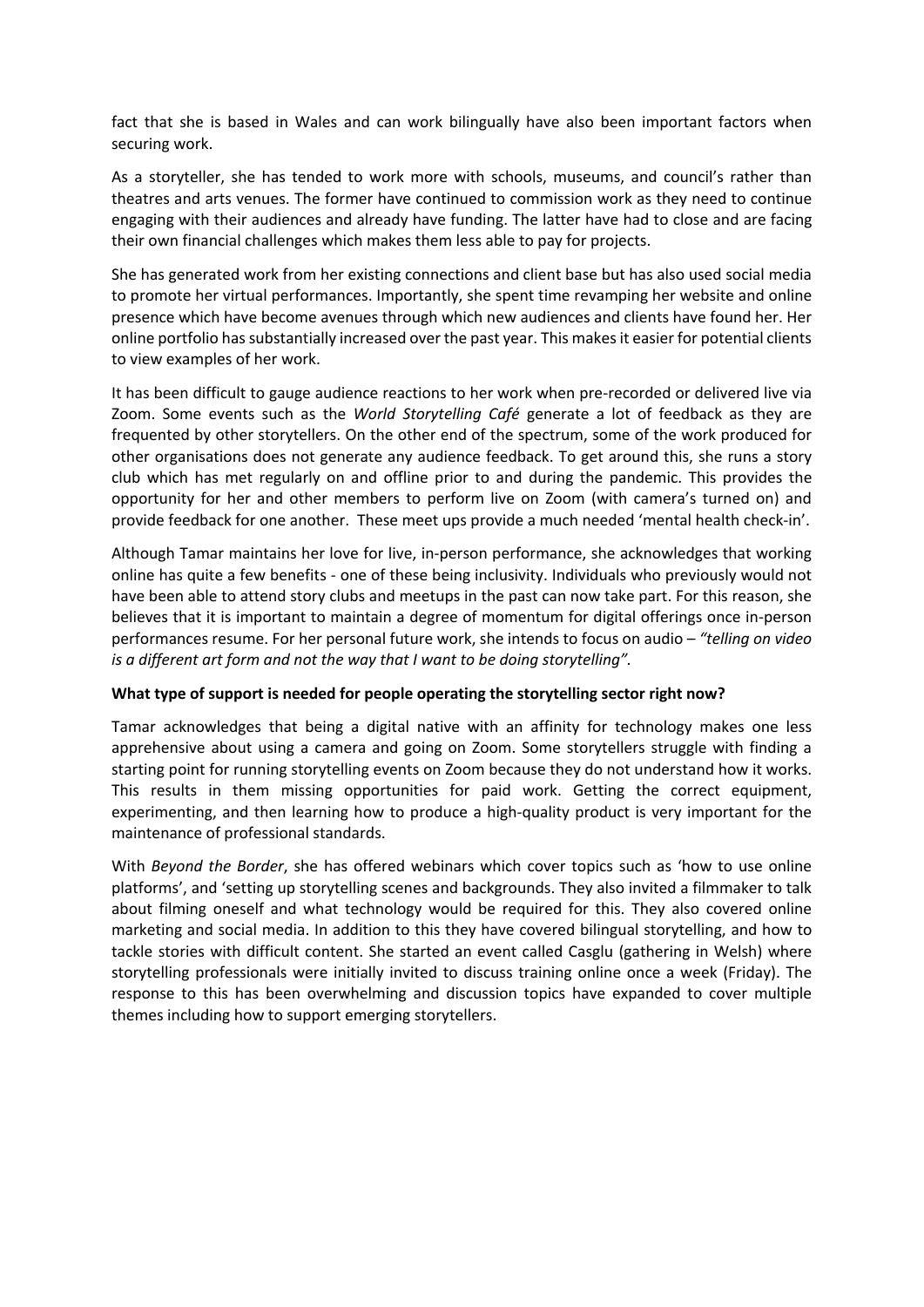#### **Name:** Aurora Piagessi

**Location:** Italy

#### **Current Occupation**

Storyteller and professional working the Italian national broadcaster

#### **Storytelling Activities pre pandemic**

Prior to the start of the pandemic, Aurora was working as a solo storyteller having just parted from Raccontamiunastoria (RUS), a storytelling company which she had worked with for four years. During her time with RUS she had developed several storytelling projects primarily within the education and healthcare sectors (which she continues to do). As a solo artist, she had been working on several international storytelling events where storytellers were scheduled to travel to Rome.

#### **Storytelling activities during the pandemic**

When the lockdown started, Aurora was able to keep her full time job at the national broadcaster and was saved from the financial uncertainty caused by the pandemic. She was however, very keen to keep up the momentum of her solo storytelling career and maintain the contacts she had made in the sector.

She began to explore the digital space by joining international storytelling activities online. In one of the conferences she attended, John Rogers put forward the idea of a multilingual storytelling project and invited storytellers to take part. Aurora got in contact with him, and the early stages of the project began to be conceptualised, with the help of Richard Martin and Tellers Without Borders (who later left the project). Together they created Storyflix which is an online catalogue of stories in multiple languages. In addition to this, they decided to set up a collective network for storytellers producing work via digital media. The current name of the network is, *The European Storytellers Collective*. FEST has assisted the collective in their development by providing guidance and support for their webinars.

The launch of Storyflix has been met with positive feedback from the storytelling community. The next concern for Aurora and its other creators is how to generate profit from the platform so that it can finance itself along with new projects. For example, they want to collect stories from people speaking minority languages in Europe or involve the sign language to create a more inclusive experience.

In terms of adapting their work to the digital space, the collective was able to access help for the development and design of their website. Having studied film and worked in the industry, Aurora was able to use her knowledge to produce high quality video content for Storyflix. She reports that Richard Martinand John Rogers quickly learned new digital skills, and were able to identify the best approaches for improving their work.

#### **What type of support is needed for people operating the storytelling sector right now?**

Adapting from live events to digital telling has been challenging for many storytellers. This especially true for individuals less familiar with the digital environment. An additional concern for Aurora has been that of generating payment for online events. She has observed that a lot of great digital storytelling content is freely available online, as a result it has become unviable to create online events that require payment.

Another concern is that many storytellers may not be aware of how to market their events and material. Many lack the skills or equipment to produce high quality video material and may also fail to adapt their performance for different media. She believes that it would be a good idea if storytellers tried to find support when tackling unfamiliar technical/digital aspects of producing digital work. The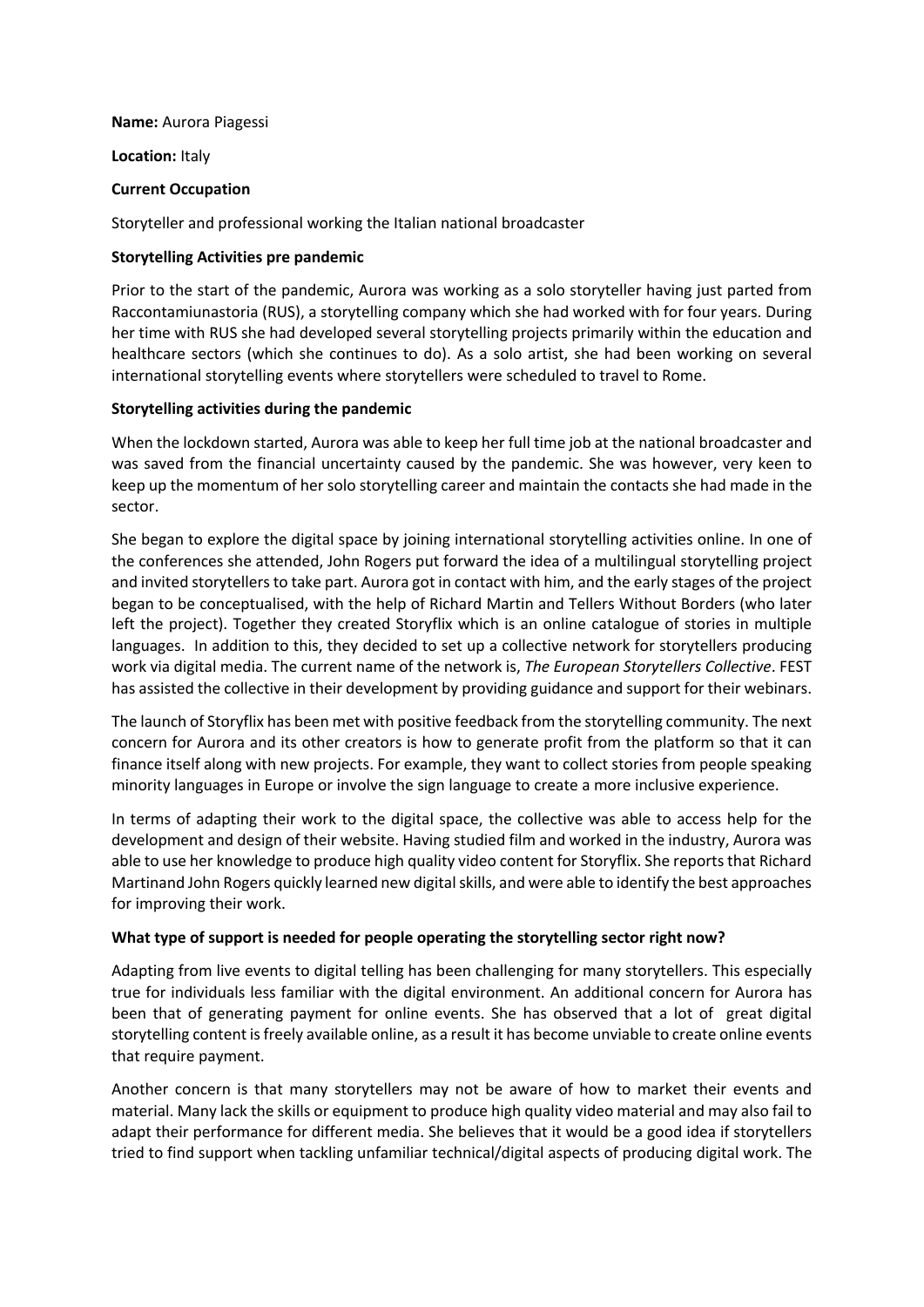danger of not doing this is that one's work can be severely undermined as a result of low-quality production.

Although storytelling through various digital platforms has grown during the pandemic, Aurora does not think live performances will ever be replaced. She also noted that there are many creative ways to continue storytelling without moving online.

*"I wanted to give you this testimony of a teller that I know, she is not really actually a storyteller, she reads to children. During the pandemic, she started to put some books in a bike basket, and she went in front of the houses where the children were, and she read aloud, outside, so children could watch her and listen to the stories from inside. So, I think that there are creative ways to continue being live even with the pandemic".*

On the other hand, she is excited about the possibilities that digital media present for storytelling. She is working on a new virtual reality project with a friend and will continue to work both on and offline.

*"If I didn't believe in the power of digital media for storytelling, I would not have created the European storytellers, collective or whatever the name would be? Because I think that we are continuously evolving. And I am intrigued by the possibilities that we have with this new medium."*